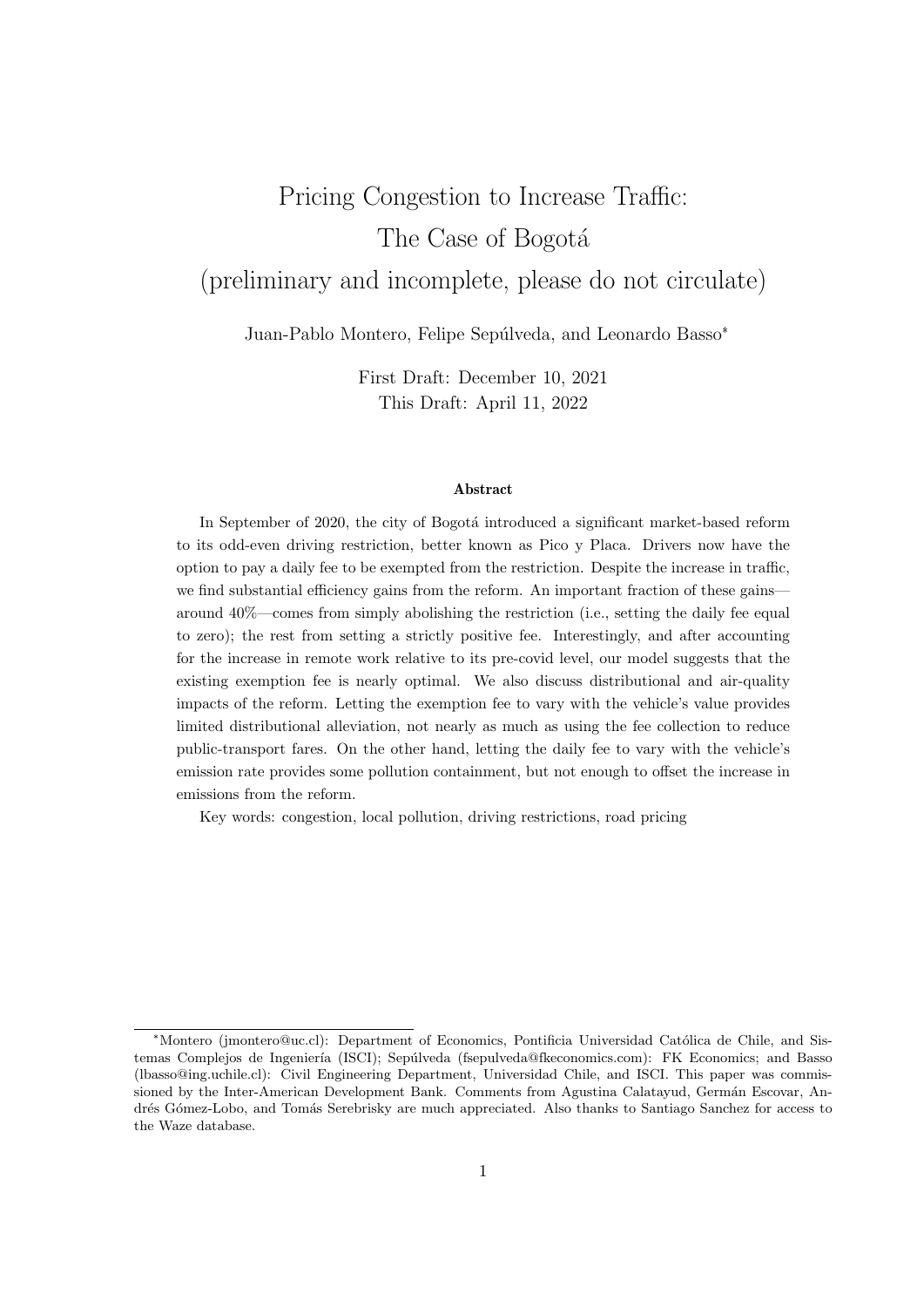## 1 Introduction

Congestion remains a serious problem in many cities around the world. According to the INRIX Global Traffic Scorecard,<sup>[1](#page-1-0)</sup> the city of Bogota lead the pre-covid ranking of the most congested cities around the world, with 192 hours per capita lost in heavy traffic in 2019. It was followed closely by Rio de Janeiro (191 hours), Mexico City (158), Istanbul (153) and Sao Paulo (152). Chicago closes the top-10 list with 145 hours lost in congested roads. Unfortunately, when authorities have decided to deal with this externality, they have rarely turned to pricing schemes.<sup>[2](#page-1-1)</sup> Instead, they are increasing relying on rationing schemes, better known as driving restrictions or license-plate bans. One of the most stringent of these programs is precisely found in Bogota.[3](#page-1-2) Since 2012, Bogota's restriction program, known as Pico y Placa, bans most drivers from using their vehicles every other day of the week (excluding weekends). To decide which half of the fleet is restricted in any given day, the program follows an odd-even schedule based on the last digit of the vehicle's license plate.

These type of restrictions—which treat all cars the same—have been widely critized for the perverse incentives they create on drivers to buy additional (often older and more polluting) vehicles, not only increasing the fleet size but also moving its composition toward higheremitting vehicles, resulting in more congestion and pollution. The best documented evidence supporting this claim comes from Mexico City's Hoy No Circula program, as implemented in 1989 (e.g., Eskeland and Feyioglu 1997; Davis 2008; Gallego et al. 2013).<sup>[4](#page-1-3)</sup> In response not only to this "second-car" concern but also to the need to raise extra funds to pay for a better public transport, Bogota's transport authority introduced a major reform to its Pico y Placa program in September of 2020: since then drivers have the option to pay a daily fee (or congestion charge) to be exempted from the restriction, with the entire fee collection earmarked by law to go to public transport.[5](#page-1-4)

The goal of this paper is to study the efficiency and distributional implications of Bogota's 2020 market-based reform. We initiate our analysis in Section 2 with an evaluation of the change in traffic due to the reform, for which we use a large Waze database including not only data of Bogota but also of two other large cities in Colombia—Cali and Medellin—that serve as control. Our dif-in-dif estimates suggest a statistically significant increase in traffic of 3% due to the reform (\*\*preliminary\*\*). Since at the time of the reform many drivers were expected to pay the daily fee, this increase in traffic should come as no surprise. Some may interpret it as the inevitable short-run sacrifice needed to finance a better public-transport system in the medium and long-run. Only then, drivers could be persuaded to give up their cars in favor of public transport and attain a substantial reduction in congestion. Complementing the latter,

<span id="page-1-1"></span><span id="page-1-0"></span><sup>1</sup>See https://inrix.com/scorecard/

<sup>&</sup>lt;sup>2</sup>Notable exceptions include London, Stockholm, Singapore, Milan, and Gothenburg. Cite IADB's recent working paper.

<span id="page-1-2"></span><sup>&</sup>lt;sup>3</sup>There are many othere programs, including Mexico City and Sao Paulo. Complete list.

<span id="page-1-4"></span><span id="page-1-3"></span><sup>&</sup>lt;sup>4</sup>An important exception are the vintage-specific restrictions. See Barahona et al (2020).

<sup>&</sup>lt;sup>5</sup>The program's name has also been updated to Pico y Placa Solidario, in reference to drivers' "solidarity" to help funding the public-transport system.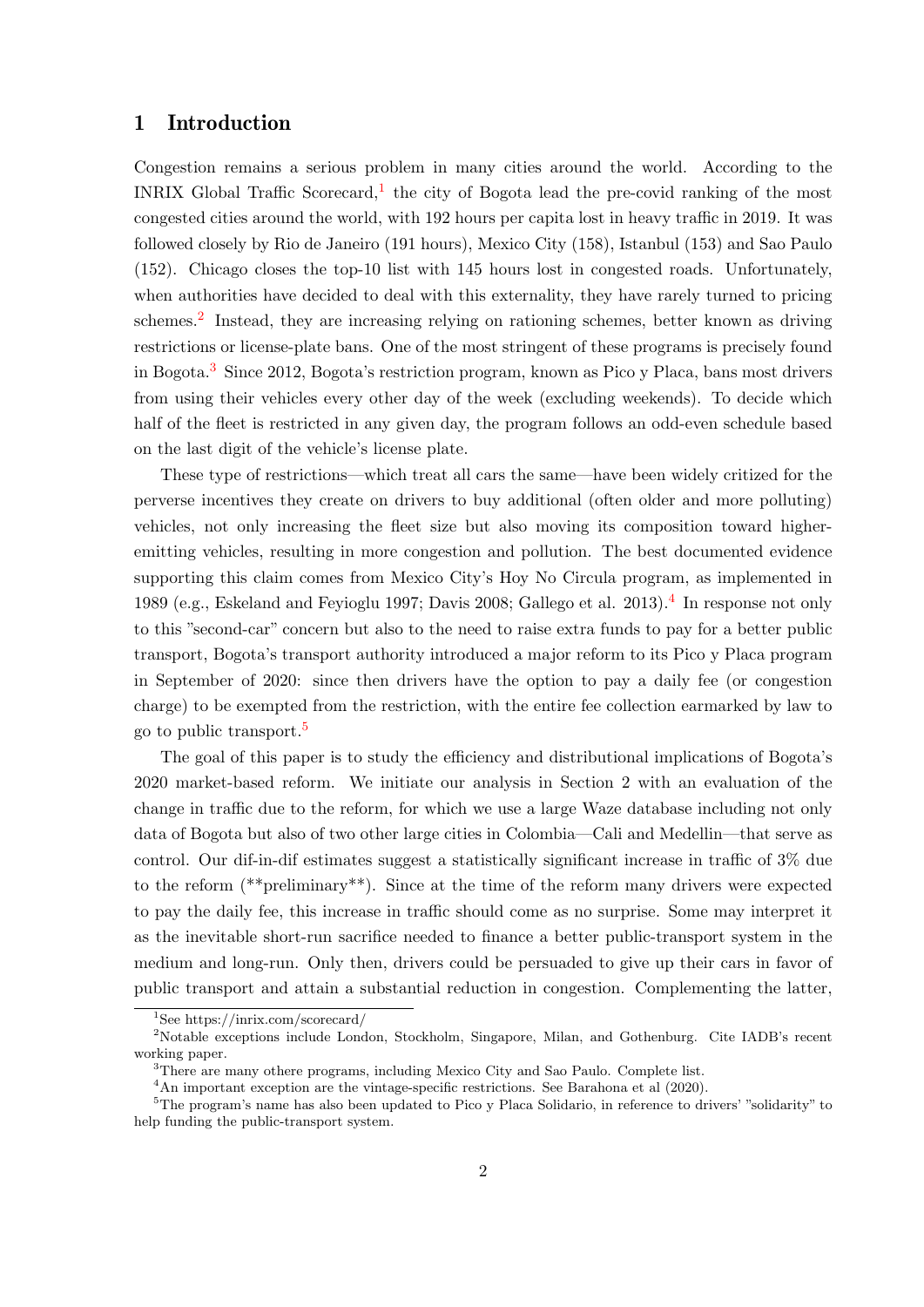the introduction of an exemption fee can also be seen as the first step toward a full-blown congestion-pricing scheme over the long-run.<sup>[6](#page-2-0)</sup>

Without questioning the potential long-run benefits of the reform, the main contribution of this paper is to show that such two-phase interpretation of the reform (a sacrifice phase followed by a benign phase) is wrong. We find no evidence of a short-run sacrifice, quite the contrary. One piece of evidence comes from a simple model of homogeneous drivers (Section 3). If, as in Barahona et al (2020), a driving restriction without an exemption fee resembles a proportional-rationing scheme,<sup>[7](#page-2-1)</sup> where any trip is equally likely to be restricted (after controlling for remote work), then an impossibility result emerges (Proposition 2): no matter the extent of the restriction, drivers always end up worse off with the restriction. The gains from faster travel in days of no restriction is not enough to compensate for the lost of valuable trips.

There is a fix to this impossibility result, however. Following what Bogotá did in September of 2020, the fix is to allow drivers to pay a fee (i.e., congestion charge) that exempts them from the restriction. Despite the increase in traffic, the fix always delivers welfare gains (Proposition 3). And if the exemption fee is properly set, welfare is strictly higher than in the no-intervention scenario.

Motivated by these theoretical results, in Section 3 we extend the model to consider heterogenous commuters coming from different income groups and calibrate it to more closely capture Bogota's transport reality in 2019, i.e., before the reform and the covid crisis. The calibrated model is then used in Section 4 to evaluate the impact of the reform. Consistent with the theory, we find substantial gains from the reform,  $40\%$  of which comes simply from abolishing the restriction (i.e., setting the daily fee equal to zero) and the remaining 60 % from setting a strictly positive fee. Interestingly, and after accounting for the increase in remote work relative to its pre-covid level, our model suggests that the existing exemption fee is nearly optimal.[8](#page-2-2)

We also discuss the distributional impacts of the reform over the different income groups. In particular, we find that letting the exemption fee to vary with the vehicle's value, as Bogota later did in 2021, provides limited distributional alleviation, not nearly as much as using the fee collection to reduce public-transport fares. Finally, in Section 5, we discuss air-quality impacts of the reform. We find that letting the daily fee to vary with the vehicle's emission rate, as Bogota also did in 2021, provides some pollution containment, but not enough to offset the increase in emissions from the reform. This increase in emissions, however, is not enough to offset the welfare gains reported in Section 4.

<span id="page-2-0"></span>We are certainly not the first to study the impact of driving restrictions (including low

 ${}^{6}$ Personal communication with Nicolás Estupiñán, Chief of Bogotá's Transport Authority, May 20, 2021. See also Secretaría Distrital de Movilidad de Bogotá (2021), Segunda fase del permiso especial de acceso a áreas de restricción vehicular", August 2021.

<span id="page-2-1"></span><sup>&</sup>lt;sup>7</sup>As opposed to an efficient-rationing scheme, which is the way a congestion charge works. See Tirole (1989) for more on different rationing rules.

<span id="page-2-2"></span><sup>8</sup>There are still substantial gains to make if the authority were to implement a full-blown congestion pricing policy. If optimally done, the extra gain is comparable to the 60 % gain mentioned above, which is accompanied by a significant drop in congestion relative to pre-reform levels.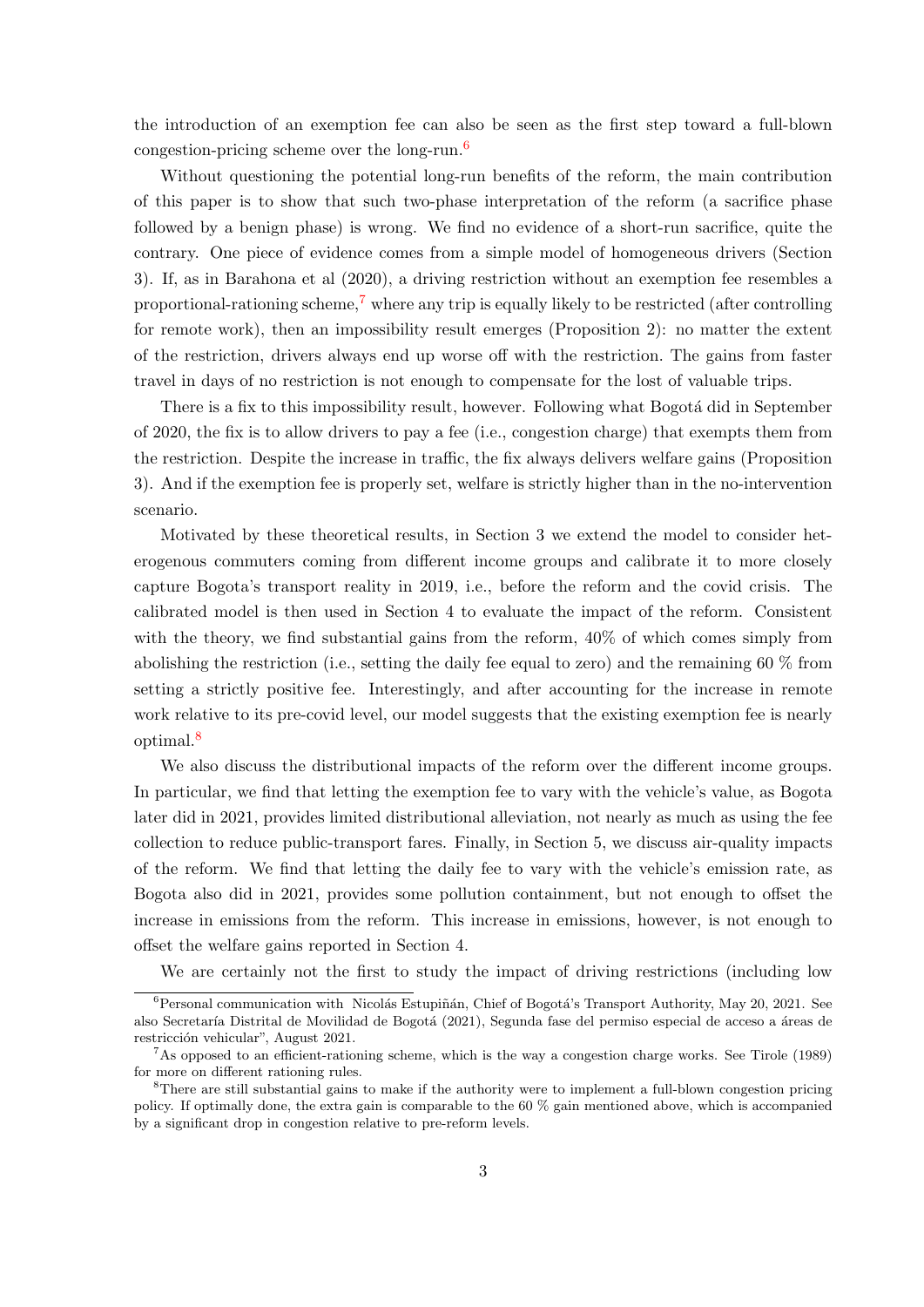emission zones) whether on traffic, air pollution or fleet size and composition (see, e.g., Eskeland and Feyzioglu, 1997; Davis, 2006; Gallego et al, 2013, Wolff, 2014; Viard and Fu, 2015; Barahona et al 2020). We are the first, however, to look at the impact of introducing some form of congestion pricing within an existing restriction program. Despite the large number of existing restriction programs, Bogotá is one of the only two programs where exemption fees have been used (the other is Cali, also in Colombia).

This unusually low use of exemption fees is unfortunate, but perhaps not surprising. It may be in part explained by a fear of an increase in traffic. Here is where Bogota's reform provides such a valuable policy lesson: the introduction of an exemption fee is welfare enhancing no matter its value and the extent of the restriction. This is in addition to other benefits such as the possibility of raising extra funds for financing a better public transport or setting the start for a full-blown congestion-pricing policy in the future. Natural candidates for the evaluation (and eventual introduction) of these exemptions fees are, for example, the existing programs in Mexico City and Sao Paulo. In a similar vein, Bogota's reform should also serve to call the attention of any authority considering the introduction of a restriction policy to fight traffic, as seems to be the case in Lima and Santiago. Absent of an exemption fee, no restriction is better than any restriction.[9](#page-3-0)

The rest of the paper is organized as follows. Section 2 contains the empirical analysis. Theory results are in Section 3. Our evaluation of the reform is in Section 4. Air-pollution implications of the reform are covered in Section 5. We conclude in Section 6.

# 2 Evidence: Bogota's Market-Based Reform

In this section we first provide some details about the evolution of Bogota's Pico y Placa and then an empirical evaluation of the impact of the 2020 reform on traffic.

### 2.1 Bogota's Pico y Placa

Bogota, Colombia's capital and home to more than 7 million people, has long suffered congestion problems. In 1995, Bogotá introduced its first vehicle restriction (District Agreement N-3-1995), when 20% of the fleet was restricted each day. The restriction was based on the last digit of the car's license plate, restricting on Monday the license plates ending in 1 and 2, on Tuesday the license plates ending in 3 and 4, and following this criterion until reaching Friday with the license plates finished at 9 and 0. In this case, the same patent would always be restricted on the same day of the week, so people could easily organize themselves. This policy excluded vehicles arriving from other cities from the restriction.

Since then, the policy suffered minor changes, but it kept its spirit intact until 2003. That year, through District Agreement N-212-2003, the restriction began to apply to 40% of cars per

<span id="page-3-0"></span><sup>&</sup>lt;sup>9</sup>If the aim is primarily to fight air pollution, the restriction may abstract from the exemption fee but follow a vintage-specific design, as recommended by Barahona et al (2020).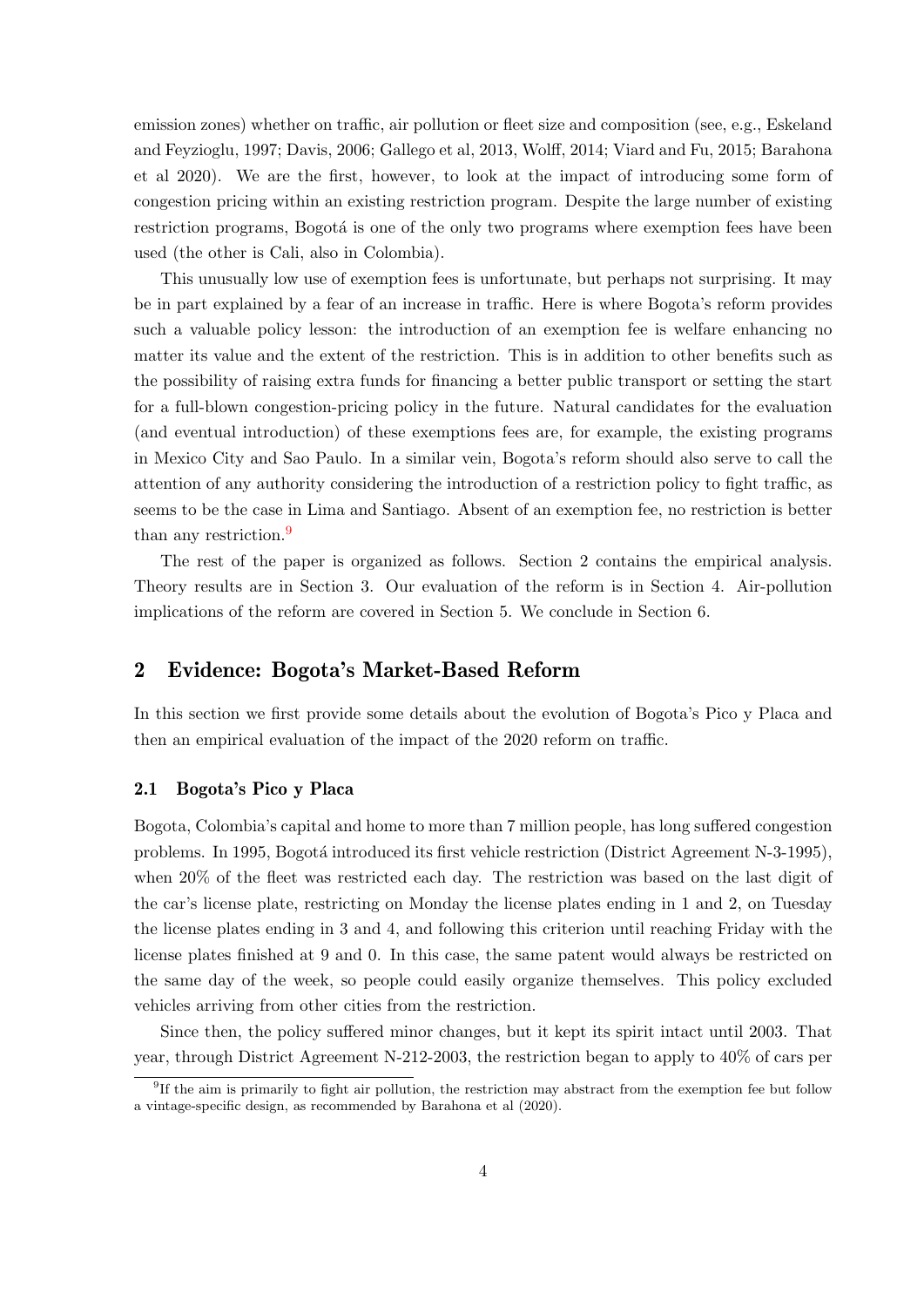day, based on the last digit of the license plate. Thus, for example, on Monday cars with license plates ending in 7, 8, 9 and 0 were restricted, and the following days the restriction rotated to the following numbers. In this way, the same patent could be restricted on different days of the week, so that people could not easily organize themselves to avoid the restriction.

The policy remained without major changes until 2012. In that year, through District Agreement N-271-2012, the authority restricted the mobility of 50% of city's cars. To do this, the restricted vehicles depended on whether their license plate ended in an odd or even number. In addition, the authority incorporated an exception for electric vehicles (that remains until today).

This setting was maintained for several years and being ratified by the different mayors of the city. In this context, since 2016 (CONFIRM) the city began to discuss the possibility of implementing a policy that allows people to pay a certain fee, which allows them to be exempted from the restriction. However, this measure was not implemented at that time.

### 2.1.1 Pico y Placa Solidario: The 2020 Reform

In March 2020, due to the Covid-19 pandemic, the authorities decided to suspend the Pico y Placa vehicle restriction measure (District Agreement No. 121-2020) until September 2020.

In September 2020, under District Agreement No. 200-2020, the Bogot $\tilde{A}$ ; authority decided to resume the Pico and Plaza, but this time they allowed that those who pay a new congestion fee could circulate, (as had been discussed in previous years). This measure was called Pico y Placa Solidario.

It is important to notice that, at that time, these rates were the same for all vehicles, regardless of their size, emissions, or other characteristics.

The only additional exemption in this setting were electric or hybrid vehicles, medical services or health personnel vehicles (in the context of the Covid-19 pandemic) and vehicles with 3 or more passengers -including the driver-.

These were the congestion fees: COP 51,700 (Colombian pesos) per day, COP 413,200 per month and COP 2,066,200 per semester. The above is equivalent to \$13 per day; \$104 per month (equivalent to \$5 per week); and \$523 per semester (equivalent to \$4 per day). This means that the policy incorporates an effective discount of 62% if it is paid monthly and 69% if it is paid once every 6 months.

#### 2.1.2 Pico y Placa Solidario with varying fees

Almost a year later, in August 2021, the authority implemented an important change to the Pico y Placa Solidario. From that moment, the congestion fees began to be vary according a vehicle's characteristic, more precisely, its value and pollution rate. The objective was to promote the use of modes of transportation with less impact on city's air quality and to create a distributional impact.

Firstly, two thresholds were defined according to the commercial value  $(CV)$  of the vehicle: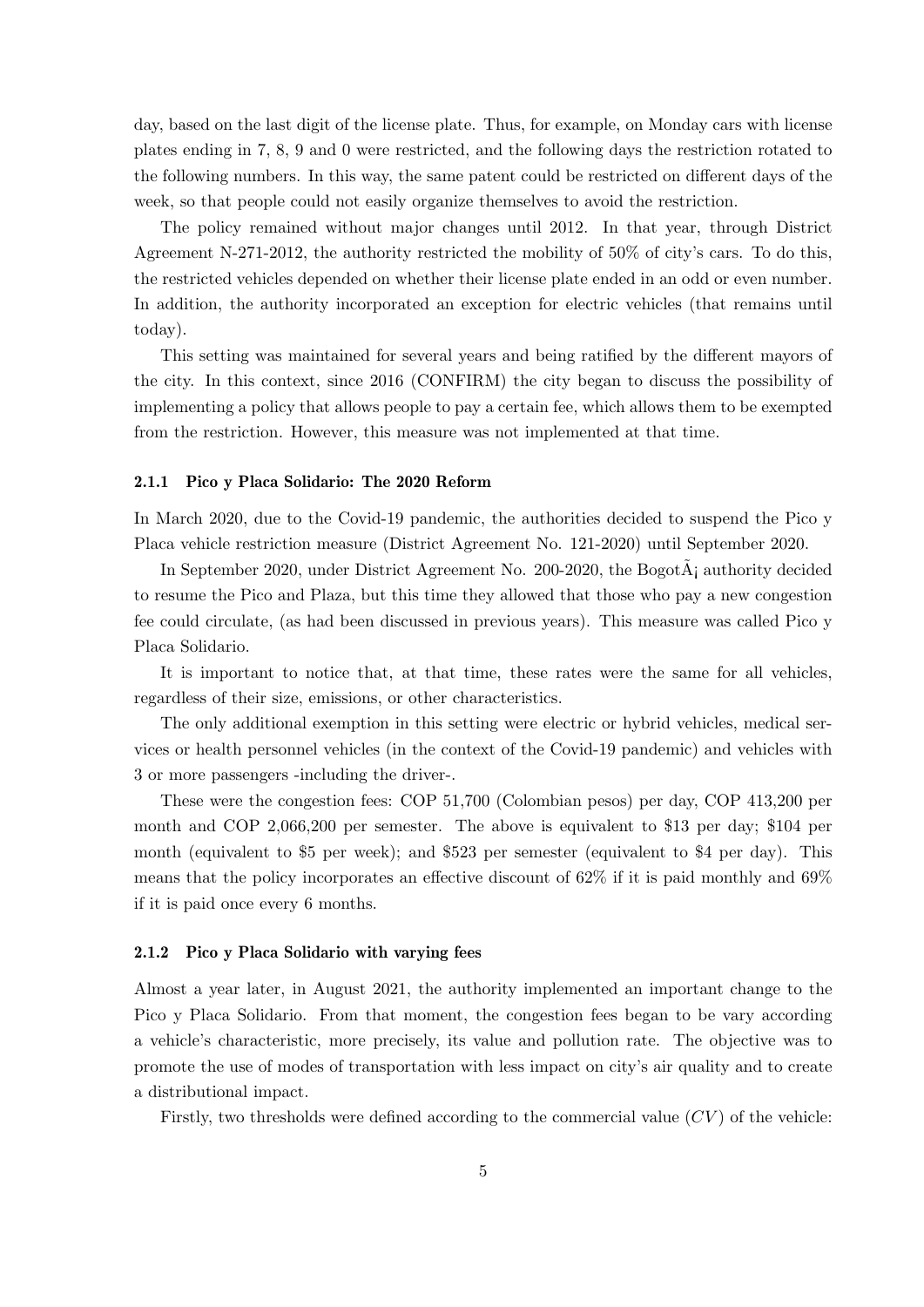- CM  $<$  \$12,500 (represents 91.7% of cars)
- $\bullet$  \$12,500 <Value < \$27,500 (represents 7.7% of cars)
- Value>  $$27,500$  (represents 0.6% of cars).

Secondly, two thresholds were defined based on vehicle emissions  $(VE)$ :

- $VE < 0.15$  (represents 61.5% of cars)
- $0.15 < VE < 0.3$  (represents 25.6% of cars)
- $VE > 0.3$  (represents 12.9% of cars).

It is important to note that the vehicle emissions factors consider both local and global pollutants, such as PM, NOx, HC, CO and CO2. To define the weighs of each pollutant, the authority of Bogota consulted an experts committee.

Then, based on both thresholds, the authority defined a matrix of multipliers to increase the daily fee for those vehicles that had high emissions or a high commercial value.

The multipliers were constructed as follows: low emission, low value vehicles have a multiplier of 1; medium emission vehicles have a multiplier of 1.1; vehicles of average commercial value have a multiplier of 1.25; high emission vehicles have a multiplier of 1.2; and high trade value vehicles have a multiplier of 1.5.

With this scheme, the policy has operated since 2021.

#### 2.2 A Price Reform that Increases Traffic

In this section we shows that, not surprisingly, the introduction of Pico y Placa Solidario increases congestion in Bogota.

To analyze this phenomena, we use data from Waze App  $10$  that incorporates hourly average speed in three cities: Bogota, Cali and Medellin.

The idea, is to use Cali and Medellin as control groups for Bogota's traffic context. Even though there could be problems of endogeneity, we do not want to estimate the causal effect of the policy, nor the exact increase of Bogota's congestion, but to show that there is an increase in traffic in the city that is not followed by the rest of the country and that is not normal considering the historical data of the city.

To define the average speed of each city we defined an area of relevance that is affected by the Pico y Placa. Then, the average speed is calculated as the time (hours) of all of the trips that were made in an specific hour in those cities, divided by the total distance that those trips reach (kilometers).

<span id="page-5-0"></span><sup>&</sup>lt;sup>10</sup>The data was provided by the Interamerican Bank of Development in the context of an Agreement with the authors.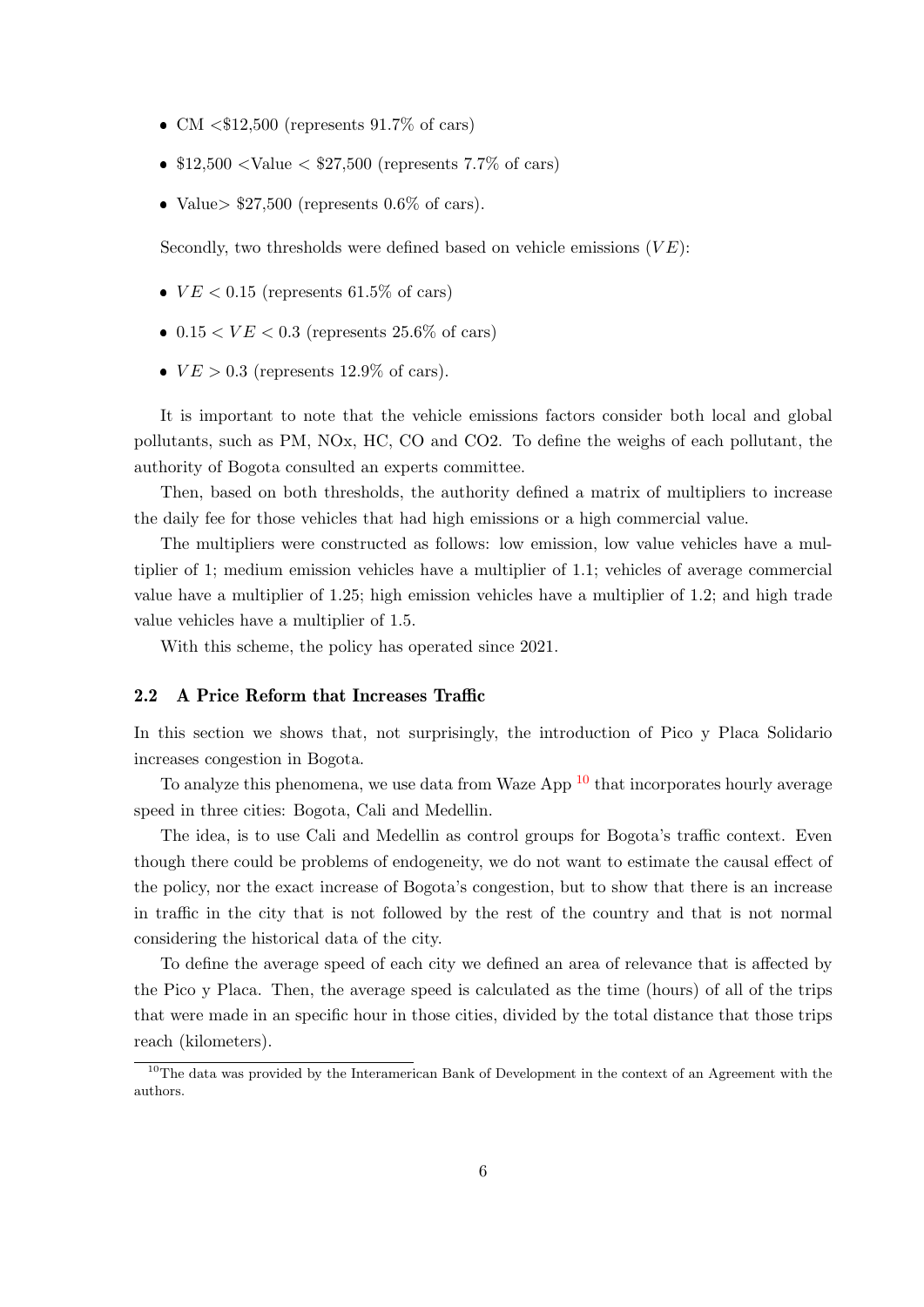Having these variables built, we could estimate a simple difference in difference model in which the dependent variable is the average speed observed in Bogota and the control groups are the speeds observed in Cali and Medellin.

The model to be estimated is the following:

$$
Speed_{it} = \beta_0 + \beta_1 Treat_t * Bogota_i + \beta_2 September2020_t + \mathbf{X}_{it} + \alpha_i + \gamma_t + u_{it}
$$
 (1)

Where  $Speed_{it}$  is the speed of each city i on each hour t, Treat is a binary variable that indicates if each city implemented a Pico y Placa Solidario in  $t$ ,  $Bogota$  is an indicator Bogota,  $\mathbf{X}_{it}$  is a vector of controls, which includes for example the evolution of the pandemic, city quarantines, among others. Then,  $\alpha_i$  are cities fixed-effects, and  $\gamma_t + u_{it}$  are time fixed effects (week and hour). Finally,  $u_{it}$  is a normally distributed error.

The results of the estimation are not available yet for review, but we can advance that there is an increase in Bogota's traffic compared with the other cities. The magnitude of the increase is under revision.

## 3 Theory: An Impossibility Result

Consider a unit mass of a continuum of homogeneous drivers. The surplus that driver  $i$  obtains from  $x_i$  kms of driving in a given period, say a week, is given by the difference between the benefit of driving minus its cost

$$
S_i(x_i, x_{-i}) = \nu x_i^{\alpha} - \gamma x_{-i}^{\beta} x_i
$$

where  $x_{-i}$  represents the total amount of driving excluding  $i, \nu > 0, \alpha < 1, \beta > 0$ , and  $\gamma > 0$ is the free-flow cost of driving per km (i.e., the unit cost in the absence of congestion; here, when  $x_{-i} = 0$ ). This functional form, which follows Barahona et al (2020), captures in a most tractable way both diminishing returns to driving  $(\alpha < 1)$  and increasing travel cost of congestion ( $\beta > 0$ ).

In the absence of any government intervention, the amount of driving in equilibrium would be given by the first-order-condition

<span id="page-6-0"></span>
$$
\frac{\partial}{\partial x_i} S_i(x_i, x_{-i}) = \alpha \nu x_i^{\alpha - 1} - \gamma x_{-i}^{\beta} = 0 \tag{2}
$$

And since all drivers are the same, we have that in equilibrium  $x_i = x_{-i}$ , which plugged into [\(2\)](#page-6-0) yields the no-intervention amount of driving

$$
x^{ni} = (\alpha \nu/\gamma)^{1/(1-\alpha+\beta)}
$$

and corresponding consumer welfare  $S^{ni} = S(x^{ni}, x^{ni})$ . Given the congestion externality, this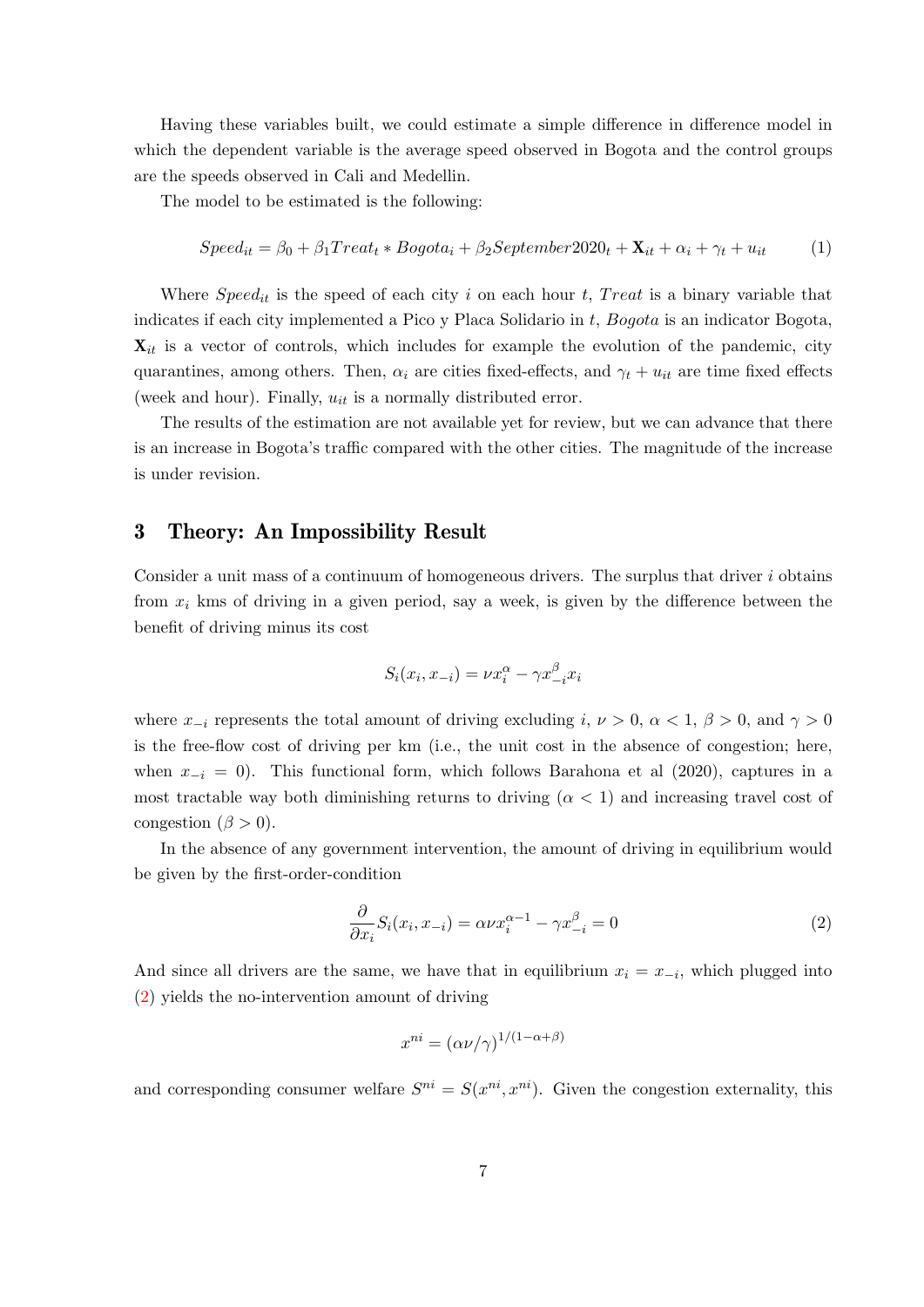amount of driving is obviously above the socially efficient (or first-best) level, which is given by

$$
x^{fb} = (\alpha \nu/(1+\beta)\gamma)^{1/(1-\alpha+\beta)} = \arg\max_{x} \{ \nu x^{\alpha} - \gamma x^{\beta} x \}
$$

**Proposition 1** The authority can restore the first-best amount of driving with a congestion fee  $\tau$  per km traveled equal to  $\tau^{fb} = \gamma \beta (x^{fb})^{\beta - 1} x^{fb}$ .

**Proof.** Faced with a congestion fee, i solves  $\max_{x_i} \{ S_i = vx_i^{\alpha} - (\gamma x_{-i}^{\beta} + \tau^{fb})x_i \}$ , which yields  $x_i = x_{-i} = x^{fb}.$ 

As well known, the reason the first-best is restored is because  $\tau^{fb}$  is exactly equal to the externality that i imposes upon the remaining drivers evaluated at the optimal level of driving. As discussed in the Introduction, however, in many instances the authority does not have this market-based instrument at her disposal, so must rely on alternative instruments. Among these, one that have received much support in practice is the rationing of driving according to the last digit of a vehicle's license plate, a so-called driving restriction.

While a congestion fee is also intended to ration the amount of driving, it does it quite differently than a driving restriction. Under a congestion fee, drivers have a choice as to which trips to make and which to cancel. Obviously, they would cancel only those that report net benefits below the congestion fee, which is socially efficient. Under a driving restriction, in contrast, drivers do not have that choice. At times, they would be forced to cancel highly valuable trips (and work from home or take the public transit) and at others allowed to make trips of negative social value.

Thus, the main difference between a congestion fee and a driving restriction—leaving aside fiscal considerations—is that the former works as an efficient rationing scheme and the latter does not. While one can entertain different views about the extent of this inefficiency, the view we adopt in this paper, following Barahona et al (2020), is that of a driving restriction as a proportional rationing scheme, where all trips are equally likely to be canceled until to comply with the restriction. If so, we have the following "imposibility" result.

**Proposition 2** Under the assumption that a driving restriction works as a proportional rationing scheme, any driving restriction leads to welfare losses, no matter its extent.

**Proof.** Let  $R \in [0, 1]$  denote the extent of the driving restriction, with  $R = 1$  the case of no restriction and  $R = 0$  the case of full restriction. If  $x_{-i}^r$  is the amount of actual driving prompted by some R level of restriction, the surplus that i actually obtains under a proportional-rationing rule is given by

<span id="page-7-0"></span>
$$
S_i^r(x_i^*, x_{-i}^r; R) = R(\nu[x_i^u]^\alpha - \gamma [x_{-i}^r]^\beta x_i^u)
$$
\n(3)

where  $x_i^u \equiv x_i^u(x_{-i}^r)$  is the unrestricted amount of driving that i would pursue when the total driving from the remaining drivers adds to  $x_{-i}^r$ , i.e.,  $x_i^u(x_{-i}^r)$  solves [\(2\)](#page-6-0) for  $x_{-i} = x_{-i}^r$ .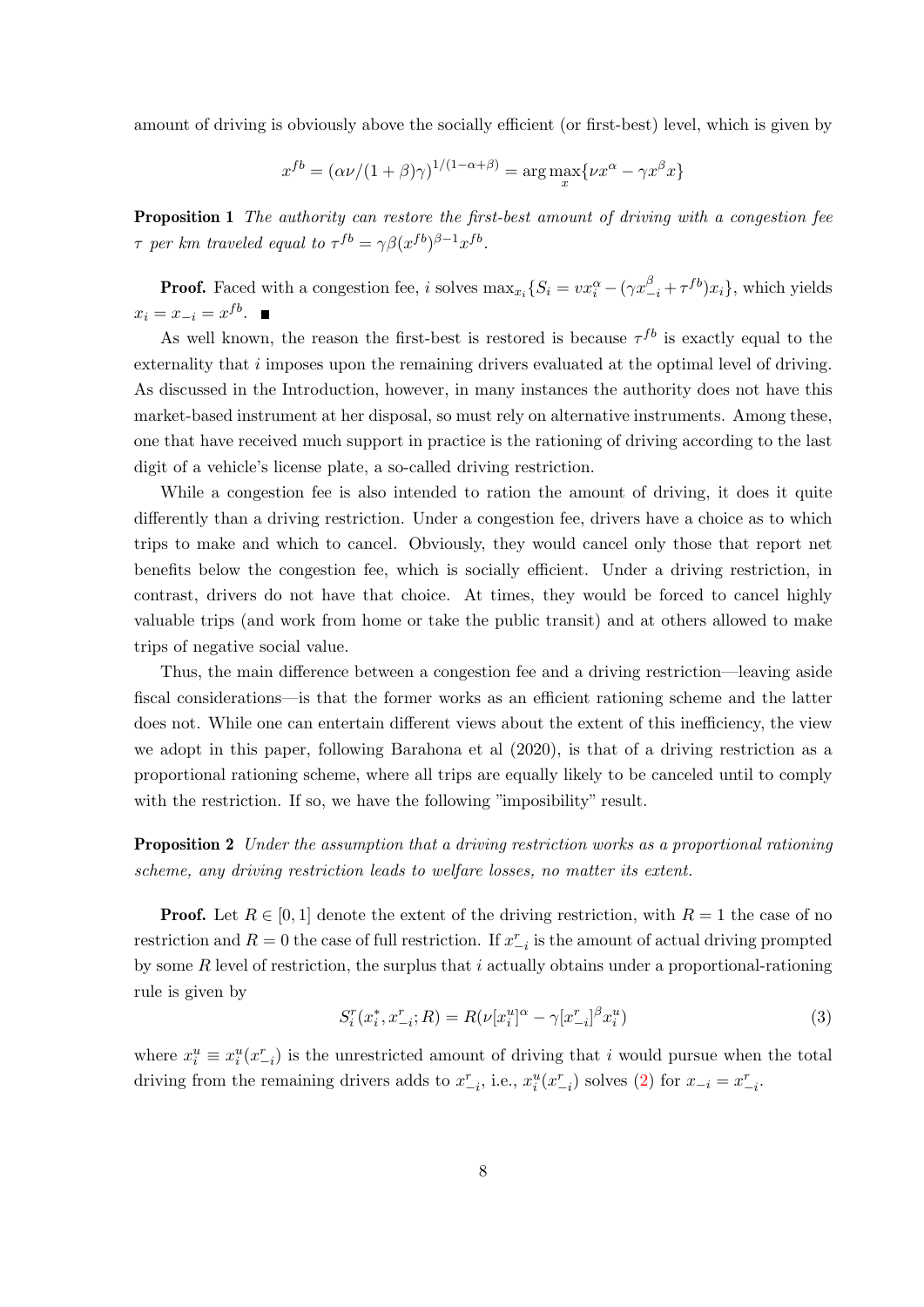Taking the derivative of [\(3\)](#page-7-0) with respect to R and applying the envelope theorem leads to

$$
\frac{\partial}{\partial R} S_i^r(x_i, x_{-i}^r; R) = (\nu [x_i^u]^\alpha - \gamma [x_{-i}^r]^\beta x_i^u) - R\gamma\beta [x_{-i}^r]^\beta x_i^u \frac{\partial x_{-i}^r}{\partial R}
$$

which captures i's welfare gain/loss from changing the extent of the restriction. Increasing  $R$ has two effects on is welfare. Captured by the terms in parenthesis, one effect is the direct effect, which is positive. It amounts to the net benefit of marginally increasing i's driving while keeping congestion unchanged. Working in the opposite direction is the indirect or congestion effect. Since  $\partial x_{-i}^r/\partial R > 0$  (see [\(4\)](#page-8-0) below), increasing R leads to more congestion and, hence, to higher travel costs.

We now show that the direct effect always dominate the congestion effect for any level of R. Using the fact that i's actual amount of driving under a proportional-rationing rule is  $x_i^r = Rx_i^u(x_{-i}^r)$  and that  $x_i^r = x_{-i}^r$ , from [\(2\)](#page-6-0) we obtain

<span id="page-8-0"></span>
$$
x_i^r = x_{-i}^r = x^r = (\alpha \nu / \gamma)^{1/(1 - \alpha + \beta)} R^{(1 - \alpha)/(1 - \alpha + \beta)}
$$
(4)

that plugged into [\(3\)](#page-7-0) yields

$$
S^{r} = (1 - \alpha) (\alpha \nu / \gamma)^{\alpha/(1 - \alpha + \beta)} R^{1 - \alpha \beta/(1 - \alpha + \beta)}
$$

Since  $\alpha\beta < 1 - \alpha + \beta$  for all  $\alpha < 1$  and  $\beta > 0$ , it follows that  $\partial S^r/\partial R > 0$  for all R and, hence,  $S^r < S^{ni}$  for all  $R < 1$ .

Proposition 2 indicates that no matter R, the lower travel cost from less traffic  $(x^r < x^{ni})$ is never enough to compensate the cancelation of socially valuable trips. There is a fix to this impossibility result, however. Following what Bogotá did in September of 2020, the fix is to allow drivers to pay a fee that exempts them from the restriction.

**Proposition 3** Despite the increase in congestion, the authority can improve upon a driving restriction  $R < 1$  with the introduction of an exemption fee  $p \geq 0$  that allows drivers to use their cars in times of restriction:  $x^{rp} > x^r$  and  $S^{rp} > S^r$  for any  $p \ge 0$ , where  $x^{rp}$  and  $S^{rp}$ are, respectively, the amount of driving and consumer welfare under a restriction design that considers  $R < 1$  and  $p \ge 0$ . Furthermore, if  $\bar{p}$  denotes the optimal exemption fee for a given R and  $S^{r\bar{p}}$  the corresponding consumer welfare, then  $S^{r\bar{p}} > S^{ni} > S^r$ .

**Proof.** The proof that  $x^{rp} > x^r$  can be omitted since it is intuitively obvious (drivers face fewer restrictions). Let  $x_i^p$  $i<sup>p</sup>$  denotes *i*'s amount driving with net value above the exemption fee  $p$ when the total driving from the remaining drivers adds to  $x_{-}^{rp}$  $\frac{rp}{-i}$ . This valuable driving is obtained from the first-order condition

<span id="page-8-1"></span>
$$
\alpha \nu [x_i^p]^{\alpha - 1} - \gamma [x_{-i}^{rp}]^{\beta} - p = 0 \tag{5}
$$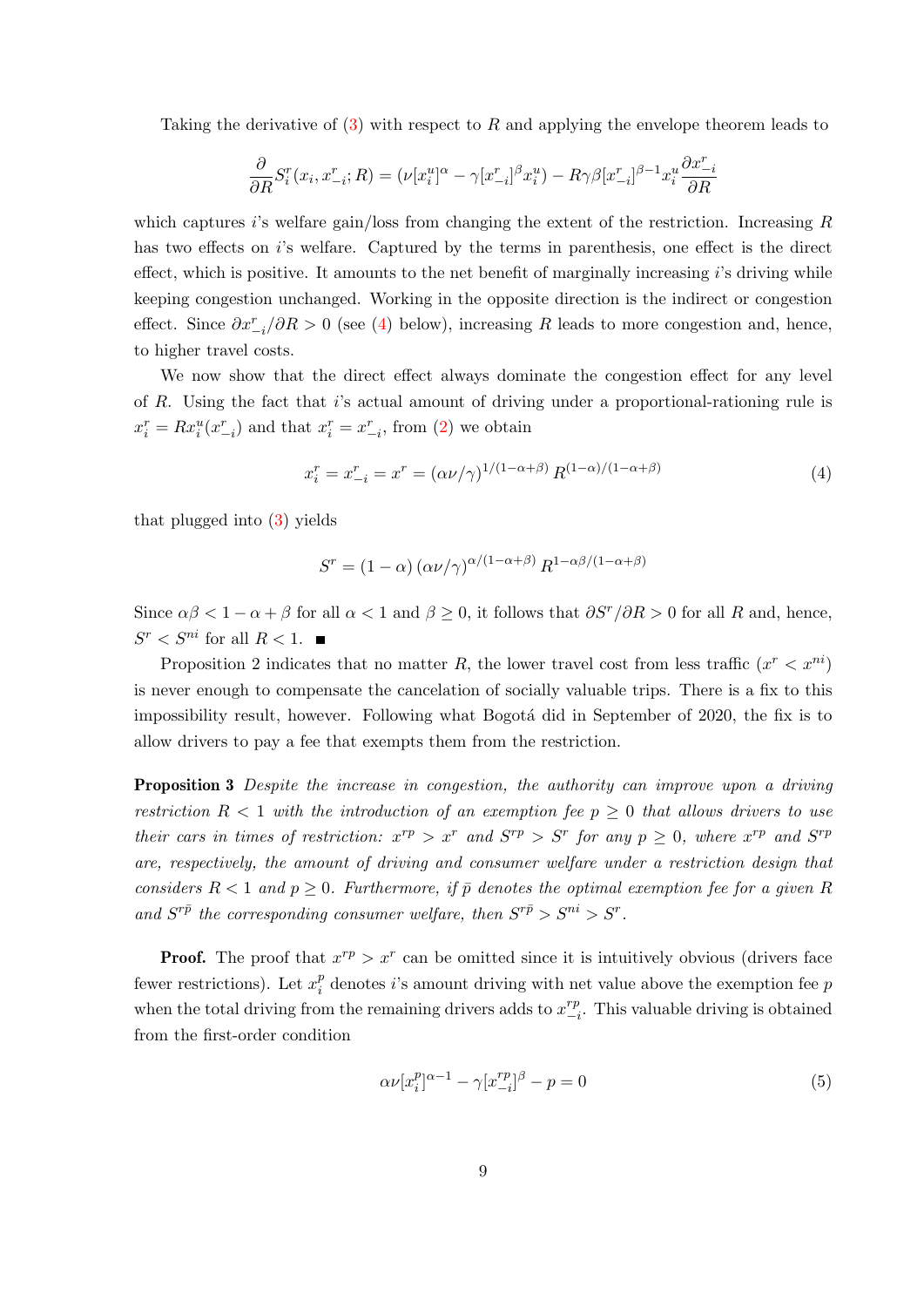Thus, i's welfare can be written as

<span id="page-9-0"></span>
$$
S_i^{rp}(x_i^p, x_i^u, x_{-i}^{rp}; R, p) = R\left(\nu[x_i^u]^\alpha - \gamma[x_{-i}^{rp} ]^\beta x_i^u\right) + (1 - R)\left(\nu[x_i^p]^\alpha - \gamma[x_{-i}^{rp} ]^\beta x_i^p\right) \tag{6}
$$

where  $x_i^u$  is, as in Proposition 2, the unrestricted amount of driving that i would pursue given  $x_{-}^{rp}$  $\frac{rp}{-i}$ . The second term in [\(6\)](#page-9-0) is new; it captures the extra surplus from valuable trips (i.e., with net benefit above  $p$ ) that were previously rationed. Taking the derivative of  $(6)$  with respect to p, and applying the envelope theorem (twice) yields

<span id="page-9-2"></span>
$$
\frac{\partial S_i^{rp}(\cdot)}{\partial p} = -R\gamma\beta [x_{-i}^{rp}]^{\beta -1} x_i^u \frac{\partial x_{-i}^{rp}}{\partial p} - (1 - R)\gamma\beta [x_{-i}^{rp}]^{\beta -1} x_i^p \frac{\partial x_{-i}^{rp}}{\partial p} + (1 - R)p \frac{\partial x_i^p}{\partial p}
$$
(7)

where  $x_{-i}^{rp} = x_{-i}^p + R(x_{-i}^u - x_{-i}^p)$  $\binom{p}{i-i}$ . An expression for  $\frac{\partial x}{\partial i}^{rp}/\partial p$  can be obtained by combining  $\partial x_{-i}^{rp}/\partial p = (1-R)\partial x_{-i}^p/\partial p + R\partial x_{-i}^u/\partial p$ , [\(2\)](#page-6-0), [\(5\)](#page-8-1), and the fact that in equilibrium  $x_i = x_{-i} = x$ as follows

<span id="page-9-1"></span>
$$
\frac{\partial x_{-i}^{rp}}{\partial p} = \Upsilon(R) \frac{\partial x_{-i}^p}{\partial p} = \Upsilon(R) \left( \alpha(\alpha - 1) \nu [x_{-i}^p]^{\alpha - 2} - \Upsilon(R) \gamma \beta [x_{-i}^{rp}]^{\beta - 1} \right)^{-1} < 0 \tag{8}
$$

where  $\Upsilon(R) = (1 - R)/(1 - R\beta x^u/(\alpha - 1)x^{rp}) > 0$ . Although it is intuitively obvious, expression [\(8\)](#page-9-1) serves to formally see that  $x^{rp} > x^r$ . Now, evaluating [\(7\)](#page-9-2) at  $p = 0$  (where  $x_i^u = x_i^p = x_i^{rp} =$  $x^{ni}$  also) leads to

$$
\left.\frac{\partial}{\partial p}S^{rp}(R,p)\right|_{p=0}=-\gamma\beta[x^{ni}]^{\beta}\frac{\partial x^{rp}}{\partial p}>0
$$

Based on the latter, the fact that  $S^{rp}(R, p = 0) = S^{ni}$  and  $S^{rp}(R, p \to \infty) = S^r$  by construction, and that  $S^{ni} > S^r$  from Proposition 2, it is clear, by continuity, that there will be some price  $\bar{p} \in (0,\infty)$  where  $S^{rp}(R,p)$  is maximized and  $S^{rp}(R,\bar{p}) \equiv S^{r\bar{p}} > S^{ni} > S^r$  (the proof that  $\partial S^{rp}(R, p)/\partial p = 0$  has a unique solution is in the Appendix).  $\blacksquare$ 

This homogeneous-driver setting provides us with two important results that motivate much of our analysis. The first is that uniform restrictions, like the one introduced in Bogota in the 1990s, can only lead to welfare losses (Proposition 2). And the second is that despite the increase in congestion, these uniform restrictions can be fixed, as Bogota did in 2020, with the introduction of an exemption fee (Proposition 3).<sup>[11](#page-9-3)</sup> There is an additional result, connecting Propositions 1 and 3, with a more political-economy flavor: the possibility of implementing the first-best by adjusting R and p accordingly, i.e.,  $R = 0$  and  $p = \bar{p}(R = 0) = \tau^{fb}$ .<sup>[12](#page-9-4)</sup> In practice, this adjustment may take place gradually, as politics permits it, turning an existing driving restriction without an exemption fee into a full-blown congestion-pricing policy over the long run. This seems to be Bogota's ultimate goal.<sup>[13](#page-9-5)</sup>

<span id="page-9-3"></span> $11$ See also Daganzo (2000) and Basso et al (2021) for a discussion about the benefits of restriction policies with exemption fees.

<span id="page-9-4"></span><sup>&</sup>lt;sup>12</sup>From here, it is not difficult to see that  $\bar{p}(R > 0) > \tau^{fb}$  in an effort to compensate for the fact that a fraction R of trips remain unpriced.

<span id="page-9-5"></span><sup>&</sup>lt;sup>13</sup> Personal communication with Nicolás Estupiñán, Chief of Bogotá's Transport Authority, May 20, 2021. See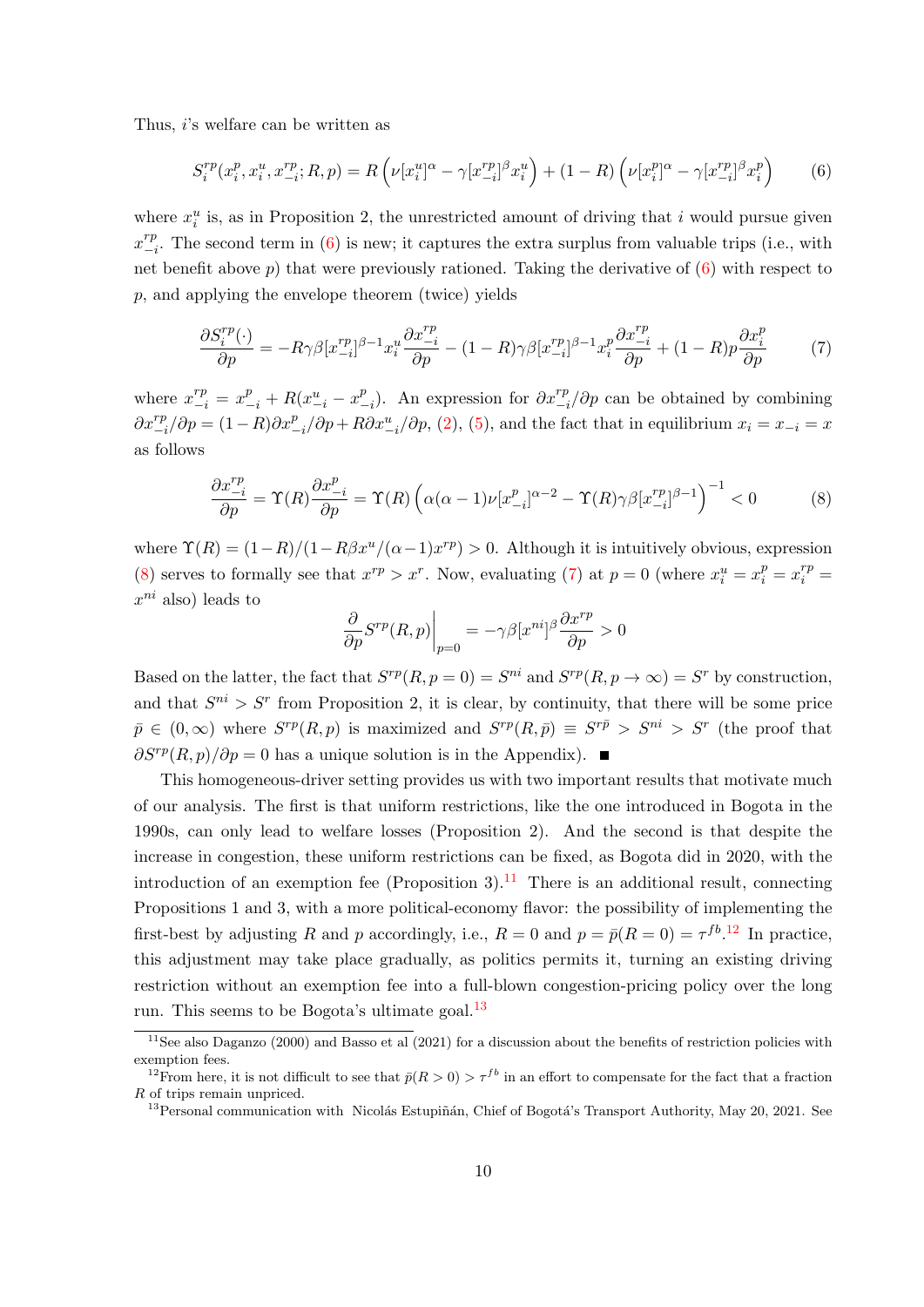Having already confirmed the first of our predictions—that the introduction of Bogota's exemption fee did lead to an increase in traffic  $(x^{rp} > x^r)$ —we now turn our attention to the second prediction—-that despite this increase in traffic, Bogota's reform did report a welfare gain  $(S^{rp} > S^r)$ . In exploring this potential gain, many questions arise. How much of the gain is due to moving from  $p \to \infty$  to  $p = 0$  (the difference between  $S^{ni}$  and  $S^r$ ) and how much to moving from  $p = 0$  to  $p > 0$  (the difference between  $S^{rp}$  and  $S^{ni}$ )? How far is the existing p from  $\bar{p}$ ? How is the welfare gain allocated among different individuals, many of whom may not even own a car? Has the reform left everyone better off? What are the implications of the increase in traffic for air quality? What are the efficiency and distributional implications of letting p to vary according to a car's value and pollution rate? To answer these and other questions we need to extend our model to more closely capture Bogota's transport reality.

# 4 A Driving-Restriction Model for Bogotá

Our homogeneous-driver setting certainly abstracts from elements that may prove relevant in a practical application, affecting some of our results. One of these elements is air pollution associated to vehicle travel, whether at the local or global level. Unlike the restriction policies introduced in Santiago and Mexico City in the late 1980s, which were mainly triggered by evermore-frequent episodes of local air pollution, Bogota's policy has mostly responded to congestion concerns. It is easy to see that our result in Proposition 3 may not look as favorable in the presence of air pollution (for the same reason that the result in Proposition 2 may not look as negative). The increase in traffic prompted by the the exemption fee  $(x^{rp} > x^r)$  may lead to higher levels of air pollution that can dissipate, at least partially, some of the gains in consumer (driving) surplus  $(S^{rp} > S^r)$ . In Section 6, we attend these air pollution considerations and show that the increase in vehicle emissions have had a rather limited welfare effect, not affecting our main result.

A second element absent in our simple setting is the possibility of buying a second (often older and more polluting) car to bypass the restriction, something that has been documented in other restriction programs (see, e.g., Davis 2005). In policies without an exemption fee (i.e., where  $p \to \infty$ ), this possibilty does not change the result in Proposition 2. It basically amounts to a costly investment that only affects the extent of the restriction (higher  $R$ ), certainly undoing some of the initial gain in traffic (and pollution) reduction (see, e.g., Gallego et al 2013). By contrast, in restriction policies that include an exemption fee, the incentive to buy a second car is significantly reduced, if not completely eliminated (see, e.g., Basso et al 2021). For this reason, in what follows we abstract from this "second-car" possibility.

A final aspect that will prove particularly relevant for what follows, not only for its efficiency but also distributional implications, is the presence of heterogenous commuters with different preferences over available transportation modes (e.g., car, public transport, etc.), including the

also Secretaría Distrital de Movilidad de Bogotá (2021), Segunda fase del permiso especial de acceso a áreas de restricción vehicular", August 2021.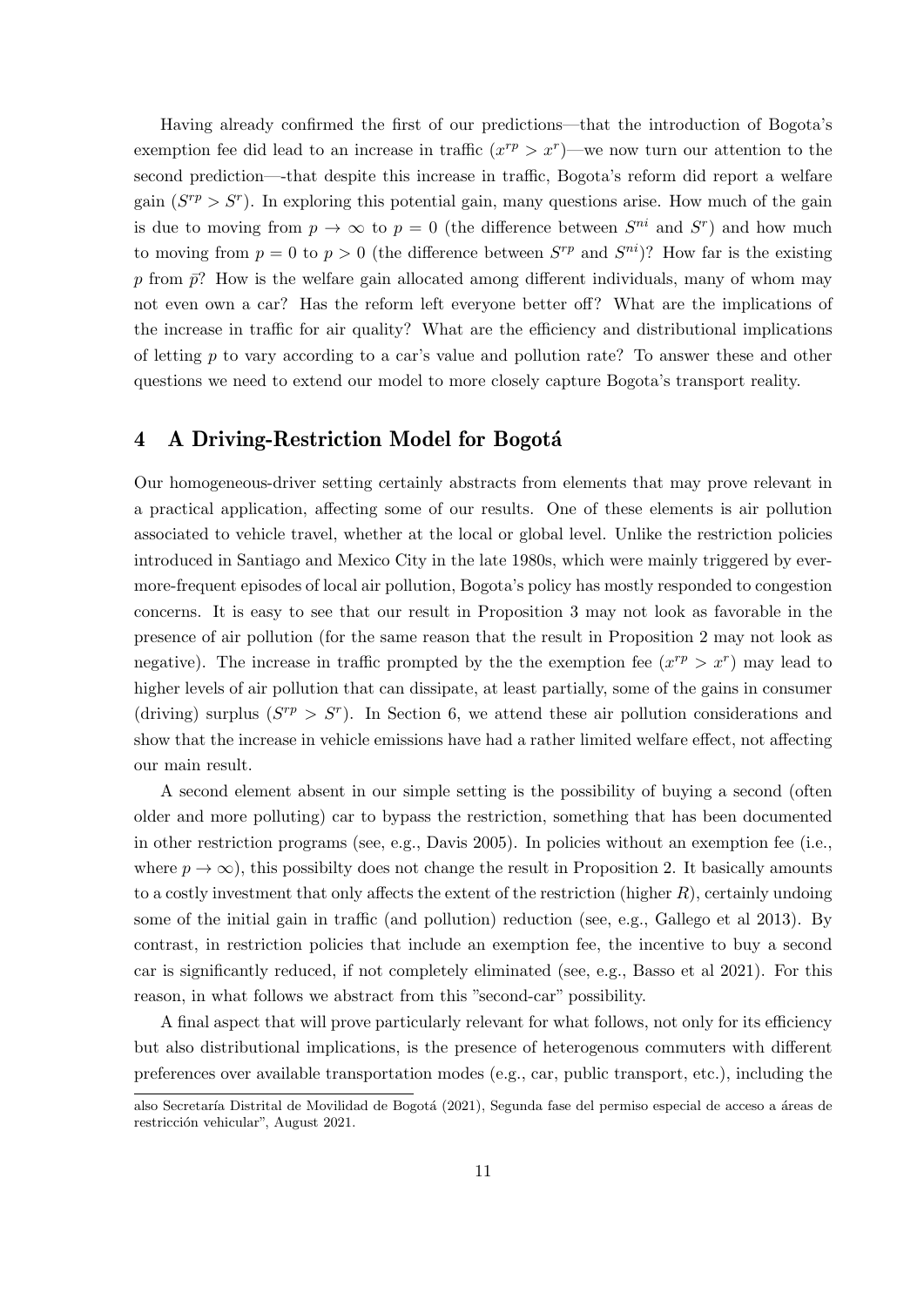possibility to work remotely. In this heterogenous setting, it is possible to imagine a driving restriction without an exemption fee that could eventually increase overall welfare, going against the result in Proposition 2. For that we would need, on the one hand, that the actual extent of the restriction R to vary by income group, with high-income groups being less affected by the restriction than middle and low-income groups, as actually documented by Gallego et al (2013) for Mexico City. We would also need high-income drivers to value travel time more than their lower-income counterparts, as widely documented in the transportation literature (see, e.g., Basso et al 2021). In that case, it is trivial to extend our simple setting to generate an increase in overall welfare.[14](#page-11-0)

If interpreted correctly, however, this more favorable result does not entirely invalidate the imposibility result of Proposition 2. It still remains impossible for the restriction to leave everyone, high and low-income drivers, better off. To formally study this and other efficiency and distributional implications, we use the rest of this section to explain first, how our simple setting is extended to accomodate for commuter heterogeneity and then, how this extended model is calibrated to Bogota's transport reality.

#### 4.1 Heterogeneous Commuters, Public Transport and Remote Work

We build upon the standard origin-destination transport model of Basso and Silva (2014) and Basso et al  $(2021)$ . On a daily basis, a large number of individuals, say n, must decide whether to commute to the city center to work/study either by car or public transport, or to work/study from home. Let  $d_i$  be the number of days of the week (excluding weekends) that  $i = 1, ..., n$ commutes by car,  $h_i$  the number of days that works from home, and  $(5 - d_i - h_i)$  the number of days that uses public transport. Since the majority of public-transport rides in Bogota, involve some combination of subway and buses, we treat public transport in a "reduced form" combining both modes. The (transport) surplus that individual  $i = 1, ..., n$  obtains after a week of travel is given by

<span id="page-11-2"></span>
$$
S_i = \Omega_i(d_i, h_i) - C_i(d_i, h_i, r_i) - T_i(d_i, h_i)
$$
\n(9)

where  $r_i = 0, ..., 5$  measures the extent of the restriction, i.e., the number of days her car, provided she owns one, is restricted from entering the city center during the week,<sup>[15](#page-11-1)</sup>  $\Omega_i(d_i, h_i)$ captures the gross benefit of travel,  $C_i(d_i, h_i, r_i)$  is the financial cost of travel, and  $T_i(d_i, h_i)$ is the time cost of travel. Note that  $\Omega_i(d_i, h_i)$ ,  $C_i(d_i, h_i, r_i)$ , and  $T_i(d_i, h_i)$  are all measured in dollars and vary across individuals according to their income levels, which we divide in five income groups: (1) low, (2) middle-low, (3) middle, (4) middle-high and (5) high. We use  $q = 1, ..., 5$  to denote an income group.

<span id="page-11-0"></span><sup>&</sup>lt;sup>14</sup>One can make the case, for instance, if drivers are divided in two income groups, high  $(h)$  and low  $(l)$ , with  $R_l < R_h \approx 1, \beta_h > \beta_l, \text{ and } \nu_h > \nu_l.$ 

<span id="page-11-1"></span><sup>&</sup>lt;sup>15</sup>In an odd-even restriction, half of the cars will face two days of restriction in a given week and the other half three days of restriction in that week.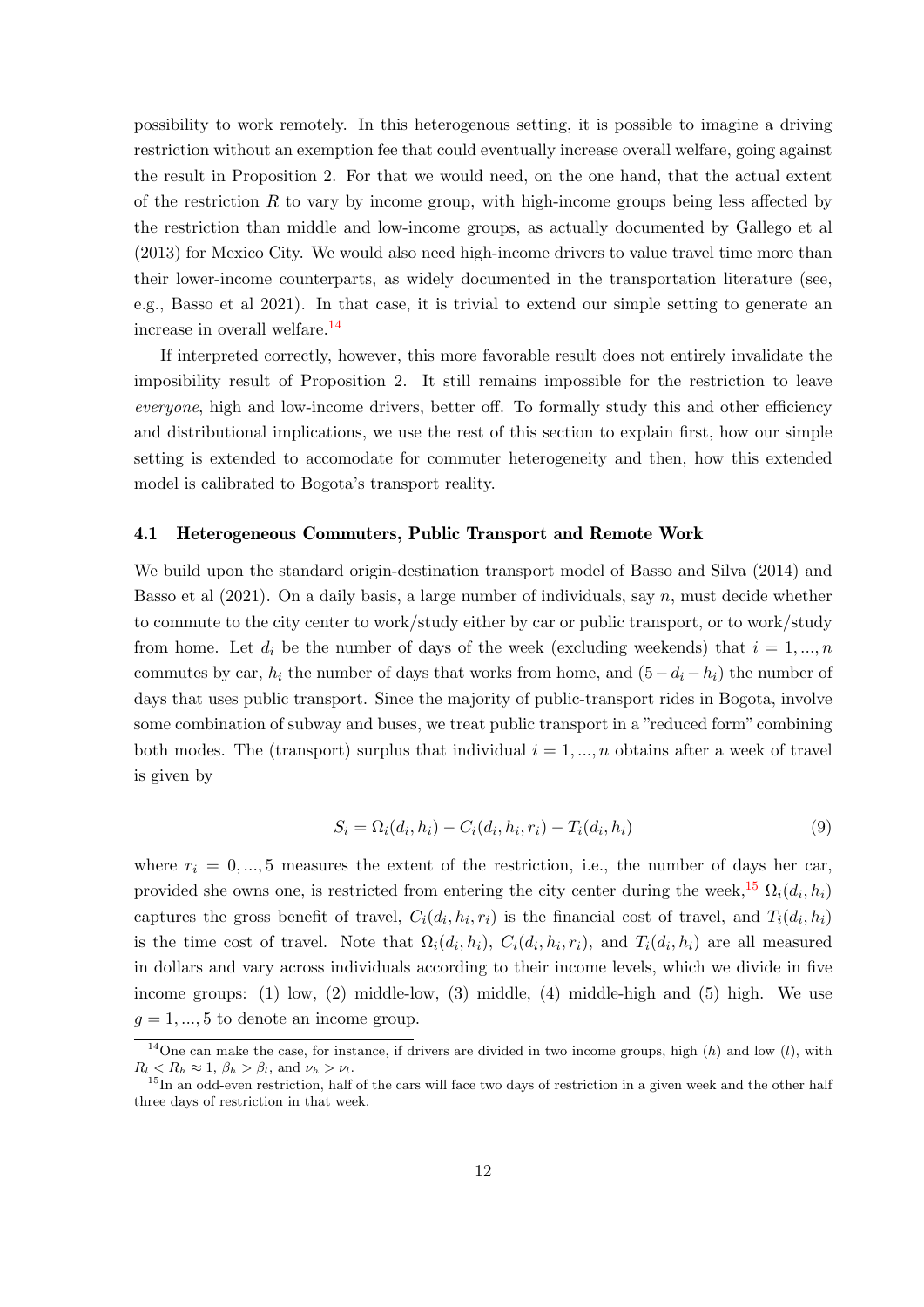The gross benefit of travel for  $i \in g$  depends on her intrinsic (relative) preferences for each transport mode as follows

$$
\Omega_{i \in g}(d_i, h_i) = \lambda_i^{-1} \phi_0[d_i + (5 - d_i - h_i)\theta_{i \in g} + H_{i \in g}(h_i)]
$$

where  $\lambda_i$  corresponds to i's marginal utility of income,  $\phi_0$  is a constant,  $\theta_{i \in g}$  captures i's taste for public relative to private transport and is drawn from a normal distribution with mean  $\theta_g$ and standard deviation  $\sigma_g^{\theta}$ , and  $H_{i \in g}(h_i)$  captures the benefit of remote work relative to private transport. According to ProBogota GSD+ (2021), the demand for remote work has showned to be increasing and more elastic with income,  $16$  a trend that we capture with a linear function of the form  $H'_{i\in g}(h_i) = \vartheta_{i\in g} - \zeta(6-g)h_i$ , where  $\zeta$  is a constant and  $\vartheta_{i\in g}$  is drawn from a normal distribution with mean  $\bar{\vartheta}_g$  and standard deviation  $\sigma_g^{\vartheta}$ . Below, in the calibration section, we explain how we obtain values for the different parameters.

On the other hand, i's weekly financial travel cost is given by

$$
C_i(d_i, r_i) = d_i c + p \max\{0, d_i + r_i - 5\} + (5 - d_i - h_i)f \tag{10}
$$

where c is the daily cost of using a car (set to infinity for those individuals that do not own one), including expenses on fuel, parking, lubricants, tires, and so on, p is the exemption fee, and  $f$  is the daily expense on public transit (i.e., the product of single-ride fare and the average number of daily rides). Two observations regarding how the restriction enters into the model are in order. The first is that we allow the extent of the restriction to vary accross individuals with different access to cars. In particular, and following the evidence documented by Gallego et al (2013), we let individuals in households with two or more cars to face a milder restriction, more precisely, one less day of restriction a week than the nominal level.<sup>[17](#page-12-1)</sup> The second is that individuals have ample flexibility to accomodate to the restriction. For example, an individual that faces two days of restriction  $(r_i = 2)$  would need to spend nothing on exemption fees if she is planning to use the car three days  $(d_i = 3)$ ; the days of restriction would be those in which she either worked from home or took public transit.

Finally, i's time travel cost per week is expressed as follows

$$
T_i(d_i, h_i) = \lambda_i^{-1} \left[ d_i \gamma_i^c t^c l + (5 - d_i - h_i) (\gamma_i^p t^p l + \gamma_i^w w^p) \right]
$$
(11)

where  $\gamma_i^m$  is *i*'s marginal utility of time when using transport mode  $m \in \{c, p\}$ ,  $t^m \equiv t^m(n_c, n_p)$ is time (in hours per kilometer) spent on transport mode  $m$  on any given day, which is a Bureau of Public Roads (BPR) function (see, e.g., Basso and Silva, 2014) of the number of individuals

<span id="page-12-0"></span><sup>&</sup>lt;sup>16</sup>In fact, ProBogota GSD+ (2021) shows that approximately 35% of workers in the IT and financial sectors often telework, in contrast to only 10% of workers in the manufacturing sector. These numbers are consistent with those obtained in a survey conducted by the UC Berkeley in Bogota (Rodriguez et al. 2021), indicating that 81% of individuals in the lowest-income group believe they won't be teleworking once the pandemic is over, in contrast to 40% in the highest-income group.

<span id="page-12-1"></span> $17$ In the case of Bogotá, such inviduals would alternate between weeks of 1 and 2 days of restrictions, while the rest of individuals between weeks of 2 and 3 days of restriction.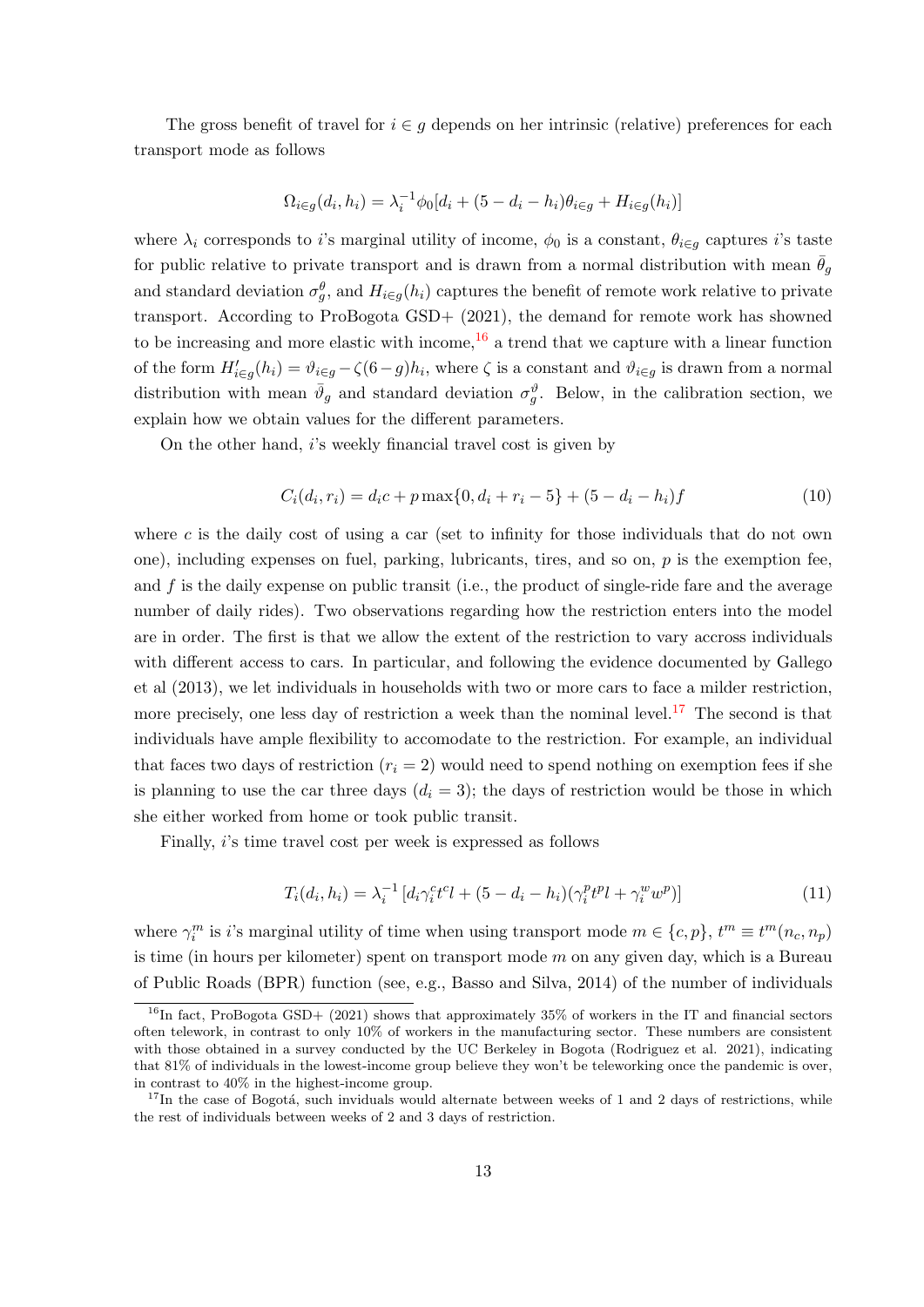that either commute by car  $(n_c)$ , use public transport  $(n_p)$  or stay home  $(n_h = n - n_c - n_p)$ , l is the average travel-distance (in kilometers) involved in a round trip from home to work including any shorter trips during the day,  $\gamma_i^w$  is the marginal utility of time when waiting at the bus/train station, and  $w^p$  is the average waiting time at the station. Values for the parameters that enter into both  $C_i(d_i, r_i)$  and  $T_i(d_i, r_i)$  come for different sources, independent of the calibration. See the Appendix for details.

The decision problem of individual i is to chose  $d_i$  and  $h_i$  so as to that maximize [\(9\)](#page-11-2), while taken as given the equilibrium choice of the remaining individuals, that is, taken as given  $n_c$ ,  $n_p$ and  $n_h$ . According to David and Fourcat (2014), a game like ours, with network externalities, may accept multiple equilibria. There are two reasons, however, this potential multiplicity is less of a problem here than in David and Fourcat (2014). One is the fact that public-transit quality is exogenous (i.e., determined outside the game), so Morhing's (1972) positive externality from public-transit use is absent in our setting. And the second reason is that in our model public transit become less attractive (i.e., more crowded) as more people switch to it. We only share with David and Fourcat (2014) the fact that buses run faster as more people switch to public transport, leaving behind less congested roads. Whether this network externality alone is enough to generate multiplicity is something that none of our simulations supports.

## 4.2 Calibration

In this section we explain the calibration of the model, and how its predictions fit with Bogota's observed data.

Before explaining the parameters of the model, it is important to delve into the structure of the different income groups that we consider.

We divide commuters in five income groups based on the strata definition of Bogota's 2019 Moibility Survey  $(MS-2019)^{18}$  $(MS-2019)^{18}$  $(MS-2019)^{18}$ . As shown in Table 1, groups are of different sizes (they are not quintiles), but similar with the sizes considered in BMS(2021) for Santiago de Chile.

| Group No.      | Strata<br>level   | Fraction<br>of total | Average monthly<br>income per household | Car<br>ownership | Marginal utility of<br>time $(\frac{1}{2}$ hr) |
|----------------|-------------------|----------------------|-----------------------------------------|------------------|------------------------------------------------|
|                | Low $(1)$         | $12\%$               | \$184                                   | $11\%$           | 0.60                                           |
| $\overline{2}$ | Middle-low $(2)$  | 40%                  | \$288                                   | 21\%             | 1.36                                           |
| 3              | Middle $(3)$      | 34%                  | \$502                                   | 39%              | 2.59                                           |
| 4              | Middle-high $(4)$ | 10%                  | \$1,027                                 | $66\%$           | 4.60                                           |
| 5              | High $(5 \& 6)$   | $5\%$                | \$1,564                                 | 82%              | 12.38                                          |

Note: This table contains household characteristics for five income groups based on information provided by the BMDS, Bogota's 2019 Moibility Survey (MS-2019), and our own model calibration.

#### Table 1: Income-group characteristics and preferences

<span id="page-13-0"></span>On the other hand, the table shows that cars are heavily used only by higher income groups.

<sup>&</sup>lt;sup>18</sup>Even though Bogota has 6 strata groups, we colapsed stratas 5 and 6 into one group that we called the high-income group.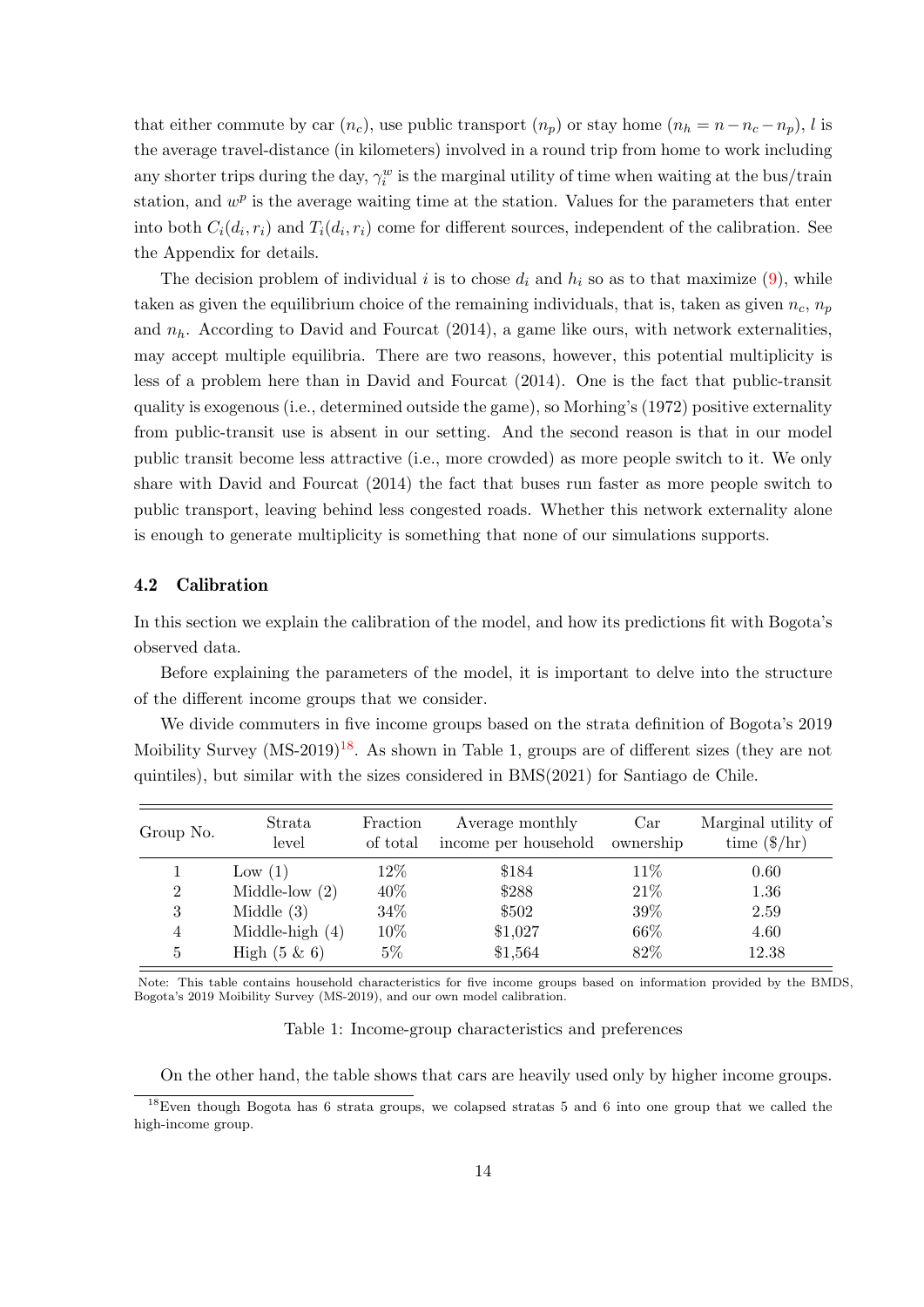Also, the Marginal Utility of Time vary a lot between groups. In the next section we explain the sources of this parameters and the rest of the parameters of the model.

#### 4.2.1 Inputs

The model is parametrized to capture Bogota's traffic and air pollution context with the most recent available data. In the case of traffic, we use Bogota's 2019 Mobility Survey (MS-2019) and ProBogota GSD+ (2021). Also, some parameters are taken from the literature or available information. In the case of vehicle and pollution parameters, we use data provided by the Bogota's Mobility District Secretary (BMDS), which indicates the emission factors for vehicles of each district of the city.

The parameters could be divided into two types, the ones that are assumed by external evidence, and the ones that have to be calibrated.

The first group of parameters can be taken -not calibrated- from external sources because of assumptions that are standard in the literature or because of the availability of useful information in public or reliable information (for example, that is provided by Bogota's authorities). In that sense, some of the parameters need to represent the context of Bogota, but others are more general. Those parameters that could not be calibrated are divided in four groups: income-level; transportation; car ownership; and vehicle and pollution parameters.

Firstly, in relation to income-group parameters we have the marginal utility of time, the marginal utility of income and the intrinsic preference parameters that we have explained in the calibration process. On one hand, BMDS has estimated a general value for the marginal utility of time  $\gamma_i^c$ , which is supported by evidence of a recent survey made in Bogota by reseachers of UC Berkeley ( To introduce some heterogeneity between groups we use the dispersion observed in Santiago for each income-group. Also, to generate heterogeneity within each group we let  $\gamma_i^c$ be normally distributed (and truncated at zero) with a mean value equal to BMDS's numbers and a standard deviation of 20%. On the other hand, the commuter's marginal utility of income,  $\lambda_i$ , is obtained in two steps: firstly, we let the income distribution of our sample of n commuters replicate the actual income distribution observed in the MS-2019; secondly, if  $Y_i$  is household i's income, we let  $\lambda_i = \lambda_0/Y_i$ , where  $\lambda_0$  is a scaling factor to be obtained from the model calibration, as we mentioned before. Finally, while intrinsic preferences for public transport and remote working are obtained from the model calibration, we assume  $\theta_{i\in g}$  and  $h_{i\in g}$  to be uniformly distributed.

Secondly, in relation to transport parameters, some of them were provided by the BMDS, such as the average distance (*l*), the daily cost of using a car to  $c \frac{4}{3}$  day, the duration of the peak period to  $q$ , the car occupancy to  $a$ , the network length to  $K$ , the free-flow speed of cars and the free-flow speed of buses  $(v)$ . On the other hand, the public-transit (daily) fare is set at its current value. In addition, other transport parameters were selected because of the literature, such as the equivalence factor (κ). Values of  $\alpha_s$  and  $\beta_s$  comes from BMS(2021) and are very standard in the transportation literature. Finally, the capacity of a lane to C is adjusted to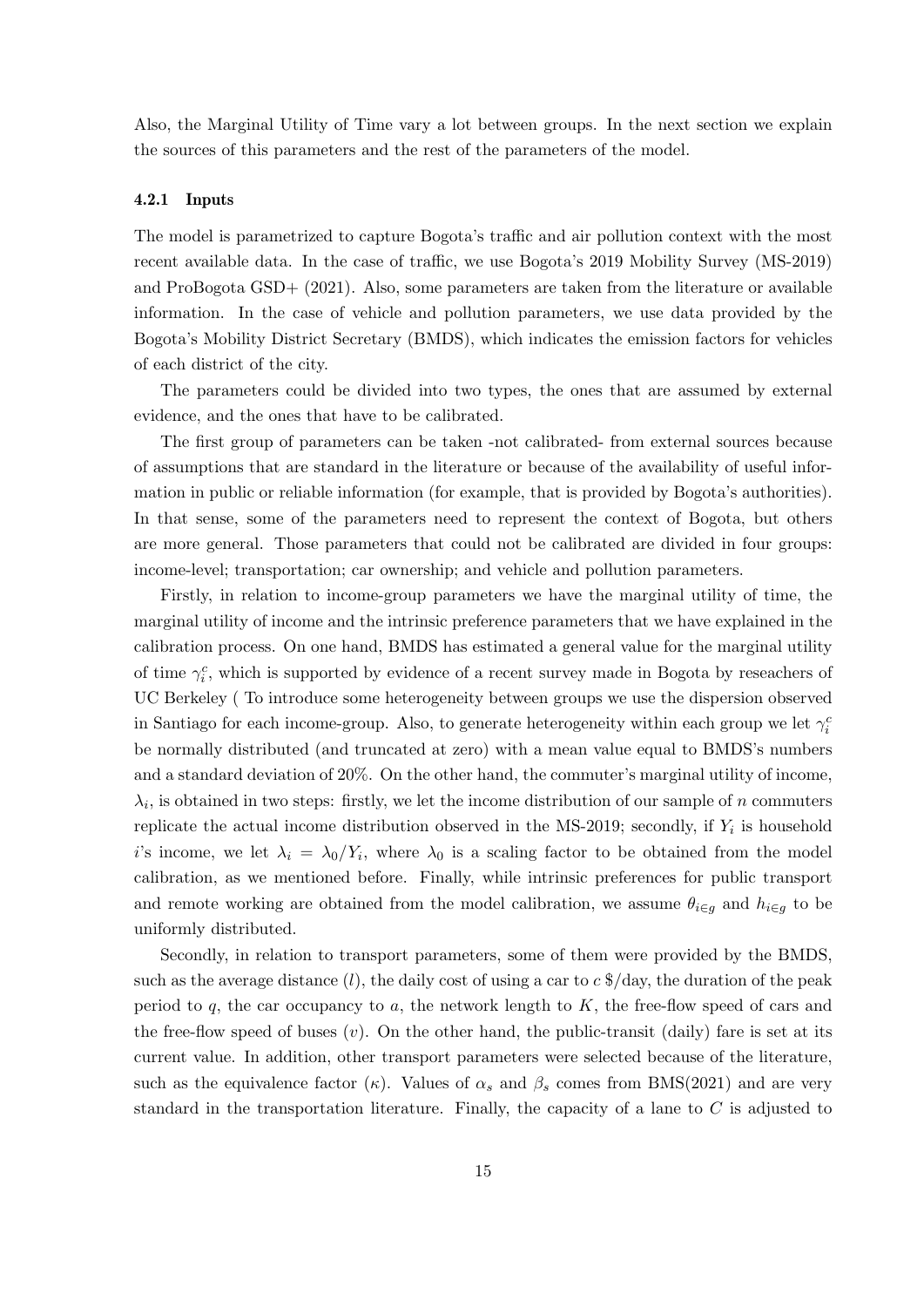match observed and predicted speeds in the reference scenario.

Thirdly, in relation to car ownership, Table 1 shows that the higher is the income-level the higher is the car ownership. Consistently, Table 2 shows there is an important heterogeneity in the number of cars per household. While, the lowest income group has only  $1\%$  of the population with two or more cars, the highest income group (stratas 5 and 6) has 36% of the group with two or more cars.

| Income Level | Percentage of people who<br>own more than 1 car |  |  |
|--------------|-------------------------------------------------|--|--|
| Low          | $1\%$                                           |  |  |
| Middle-low   | $2\%$                                           |  |  |
| Middle       | 6%                                              |  |  |
| Middle-high  | $16\%$                                          |  |  |
| High         | $36\%$                                          |  |  |

Note: This table contains car possession per household for five income groups based on information from Bogota's 2019 Moibility Survey (MS-2019).

|  | Table 2: Percentage of people who own more than 1 car |  |  |  |  |
|--|-------------------------------------------------------|--|--|--|--|
|--|-------------------------------------------------------|--|--|--|--|

We consider that this heterogeneity must affect the success of the weekly restriction. In this context, we assume that all individuals who have more than 1 car, have the capability to reduce the impact of the restriction in one day.

Fourthly, in relation to vehicle and pollution parameters, BMDS provide us data of the car fleet, which they used to generate the recent multiple tolls based on cars emission and commercial value. On the one hand, the data has the environmental factors of the car fleet, which weighs local and global pollutants<sup>[19](#page-15-0)</sup>. Based on the actual policy, there are three groups of emissions: low, middle, and high emission vehicles. The data consolidate the number of vehicles that are in each emission category, by income-group. Therefore, we have a pollution index, and we can measure the air pollution change when applying different types of policies. In addition, Bogota's data also incorporates commercial value categories for each income group (the thresholds are \$12,500 and \$27,500). In this way, there are three categories based on cars value.

This information is useful to understand the effect of multiple tolls depending on car's value and emissions. Table 3 shows the percentage of cars in each category (value-emission). Surprisingly, there isn't much heterogeneity between the percentage of cars in each category among different income groups. In addition, there is an important concentration of cars in the categories of high emissions and low commercial value for all income-groups.

The table suggest us that there could be possibility to increase the efficiency of the policy by changing the thresholds of the car's value and emissions the are defined by the authority.

<span id="page-15-0"></span><sup>&</sup>lt;sup>19</sup>To define the weights for each pollutant, the SDC consulted a committee of experts. For more information see Online Appendix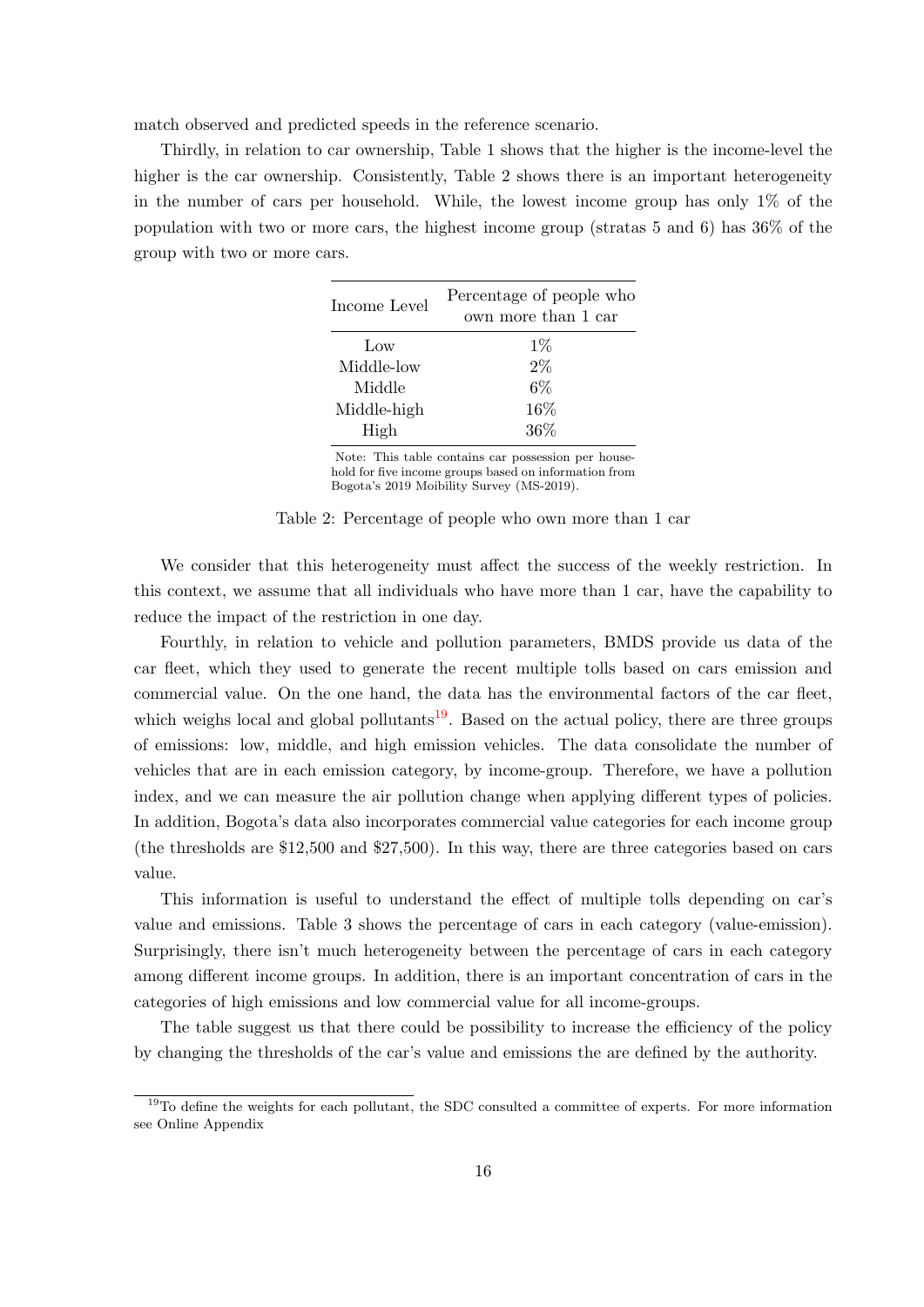| Income group   | Low-value |       |          | Middle-value |         |         | High-value |         |         |
|----------------|-----------|-------|----------|--------------|---------|---------|------------|---------|---------|
| Emissions:     | H         | М     |          | H            | М       |         | H          | М       | Ι,      |
|                | 47,8%     | 32,8% | 17,1%    | 1,5%         | $0.5\%$ | 0,1%    | $0.1\%$    | $0.1\%$ | $0.0\%$ |
| $\overline{2}$ | 54,3%     | 28,0% | 14,4%    | 2,2%         | $0.6\%$ | $0.2\%$ | $0.1\%$    | $0.2\%$ | $0.0\%$ |
| 3              | 56,6%     | 23,9% | 13,1%    | 4,6%         | $1.1\%$ | $0.3\%$ | $0.2\%$    | $0.3\%$ | $0.0\%$ |
| $\overline{4}$ | 57,8%     | 20,8% | $10.1\%$ | 8,5%         | 1.7%    | 0,4%    | $0.3\%$    | $0.3\%$ | $0.0\%$ |
| 5              | 49.9%     | 21,8% | 10.6%    | 12,2%        | 3.4%    | $0.8\%$ | $0.7\%$    | $0.6\%$ | $0.0\%$ |

Table 3: Car fleet distribution by cars' emissions and values

As we explain in Air Quality Implications section, a next version of this paper we will include the damage estimation of vehicle emissions in Bogota, in order to compare air quality changes with transportation benefits.

On the other hand, there are parameters that must be calibrated. In this context, we calibrate preference parameters, such as  $\theta_{i \in g}$ , which represents i's taste of public transport relative to private transport, and  $h_{i \in q}$ , which represents is taste of remote working relative to private transport. Also  $\phi_0$  must be calibrated, because adjusts the gross benefit of commute  $(\Omega_i(d_i, h_i))$  in relation to the financial travel cost and the time travel cost. Finally,  $\lambda_0$  is calibrated to adjust the relevance of financial travel cost in relation to the rest of the surplus function.

These 12 parameters are specific from Bogota's traffic context and do not have any reliable source to be estimated, so they must be calibrated.

We obtain the value of the parameters by calibrating the model's predictions to match the modal shares (i.e., fraction of individuals using public transport according to MS-2019, and fraction of individuals doing remote work according to ProBota GSD+). The loss function we minimize is

$$
L = (MP_0 - \hat{MP}_0)^2 + \sum_{g=1}^{5} (MP_g - \hat{MP}_g)^2 + (MH_0 - \hat{MH}_0)^2 + \sum_{g=1}^{5} (MH_g - \hat{MH}_g)^2
$$

where  $MP_0$  is the observed modal share of using public transport for the entire population in the MS-2019 and  $\hat{MP}_0$  is the corresponding model's prediction,  $MH_0$  is the observed remote working pre-pandemic for the entire population according to ProBogota GSD+ and  $\hat{MH}_0$  is the corresponding model's prediction, and finally the sub-indexes represents the modal shares for specific income groups  $(g = 1, ..., 5)$ .

#### 4.2.2 Model calibration and fit

The calibration proceeds as follows. We work with a representative sample of  $n = 2000$  individuals. Thus, we first take 2000 random draws from MS-2019's income distribution. Second,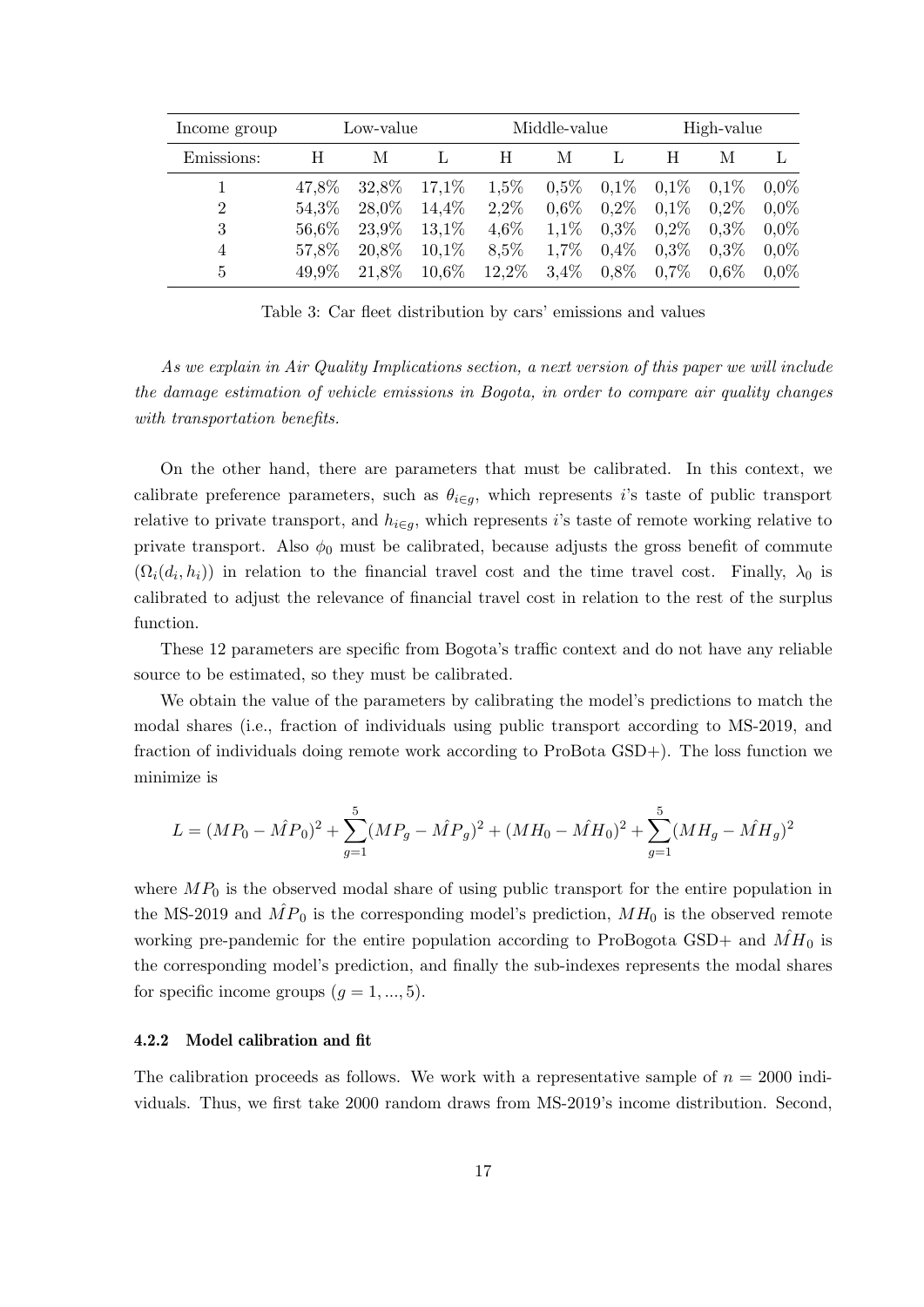we get random draws for  $\gamma_i^c$ . Third, we assign a value to  $\phi_0$  and get random draws for  $\lambda_i$ ,  $\theta_i$ , and  $h_i$  after assigning values to  $\lambda_0$  and to the boundaries of the  $\theta$ 's and  $h_i$  uniform distributions of each income group. Fourth, we compute the equilibrium based on these parameters and compare the equilibrium modal shares to actual shares. Steps three and four are repeated until L is minimized.

As shown in Table 4, calibrated parameters provide a close match between actual modal shares and those predicted by the model for each group and overall.

|               |          | PT modal share   | Remote working |                  |  |
|---------------|----------|------------------|----------------|------------------|--|
| Income groups | Observed | Model prediction | Observed       | Model prediction |  |
| Low           | 85%      | 85\%             | $0.0\%$        | $2\%$            |  |
| Middle-low    | $72\%$   | 69%              | 0,1%           | $4\%$            |  |
| Middle        | $61\%$   | 62%              | $5\%$          | 12%              |  |
| Middle-high   | 44%      | 42\%             | 15%            | 15%              |  |
| High          | 25%      | $20\%$           | 25\%           | 30%              |  |
| Overall       | $55\%$   | $59\%$           | $10\%$         | $12\%$           |  |

Note: This table shows how our model calibration matches observed data. The first and second columns contrast the observed modal shares of the public transportation to the predictions of our model. The third and the fourth columns report estimations of remote working pre-pandemic with predictions of our model.

#### Table 4: Model fit

It is important to notice that we consider remote working before pandemic (10% ) because we are calibrating Bogota's traffic context in 2019. However, in some of the simulations presented in the section 5.1.2 we study the effect of considering an increase in the remote working, which would be consist with the post-pandemic perspectives. In fact, recent studies shows that 20% of the workers will do remote working in Bogota in 2021 (ProBogota GSD+).

## 5 Policy Evaluation

After presenting the calibration and the fit of the model, in this section we run different simulations in order to analyze the effects of Bogota's 2020 reform.

Firstly, we analyze the efficiency implications of a driving restriction with an exemption fee relative to a standard driving restriction without an exemption fee. Then, we analyze distributional implications, considering heterogeneous effects between income-groups and the impact of using the available tools to handle equity problems, such as recycling the fee collection into the public transit system, or considering fess that vary with the car's characteristics. Finally, we analyze air quality implications by measuring the change of the environmental pollution under different policy scenarios, and we study if varying fees by emission factors are a reasonable way to handle air quality concerns.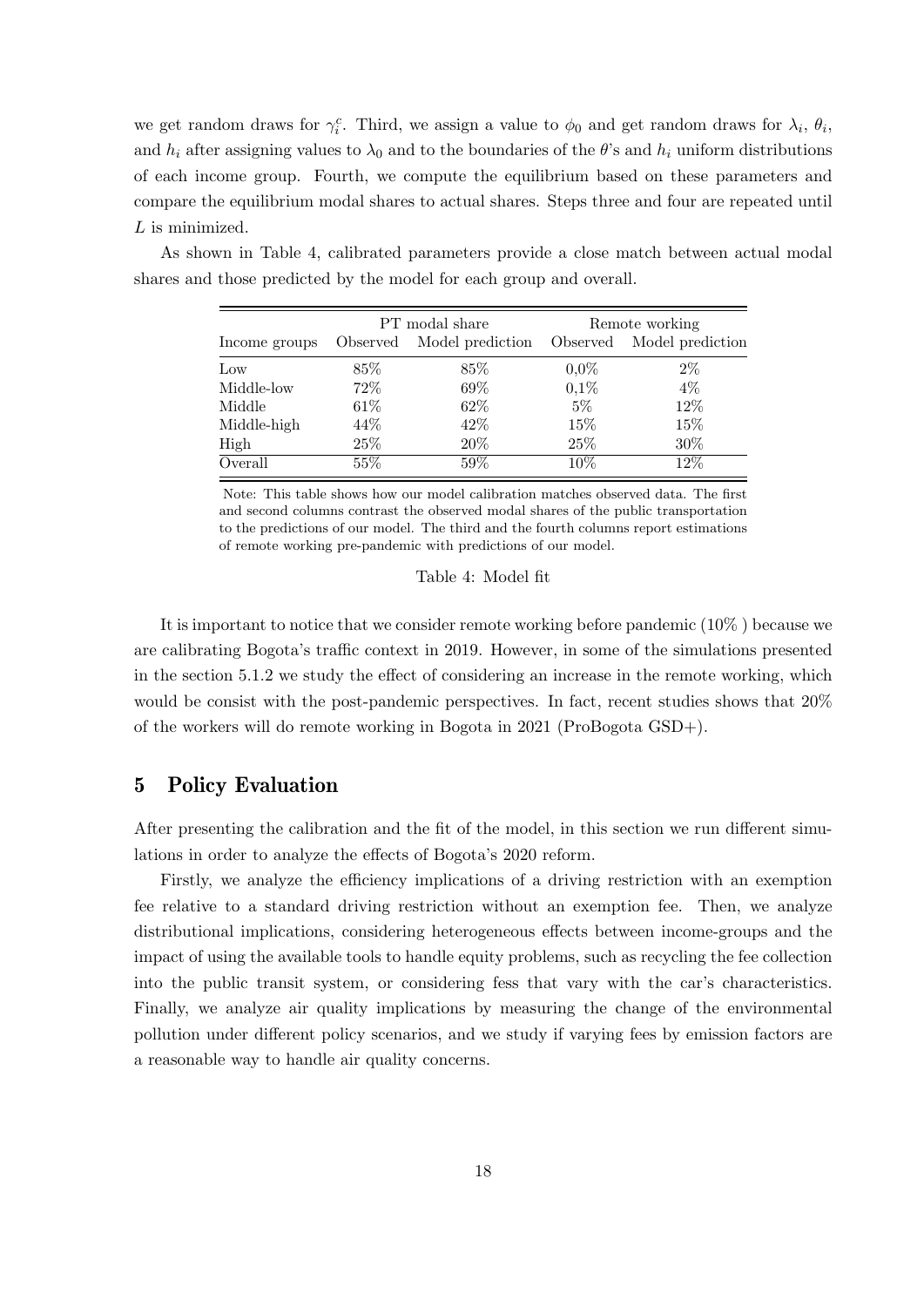#### 5.1 Efficiency Implications

As a benchmark case, our first set of simulations considers a distributionally neutral recycling policy: all the revenue collected from toll payments is returned in a lump-sum fashion to individuals while preventing any transfers between income groups and from individuals that own a car to those that do not. In other words, the entire toll collection coming from individuals that own a car in group  $q = 1, ..., 5$  is returned to that same subset of individuals. Using this neutral revenue-recycling criteria, we exclusively concentrate on efficiency and distributional implications of allocating road capacity among heterogeneous users. It is as if a perfectly informed (surplus-maximizing) planner could directly inform each individual that owns a car whether she can use it or not.

As the policy in Bogota considers between 2 and 3 days of restriction (because affects exactly the 50% of the license plates each day), we firstly study only the surplus changes of moving from a policy of 2 days of driving restriction without exemption to a similar policy but with toll exemptions. Then we study how an increase in remote working could affect the results of the model, specially considering that it is expected that remote working will increase post-pandemic with respect to the situation in 2019 (ProBogota  $\text{GSD+}$ ). Thirdly, we comment the efficiency gains of moving towards a full congestion pricing scheme. Finally, we show the change in the consumer surplus among different income groups, in order to understand who are the winners and the losers with these types of policies, which motivates the distributional analysis of the next section.

#### 5.1.1 Driving restriction with an exemption fee

In this section we analyse surplus changes of moving from a driving restriction of 2-days scheme without exemption to a similar policy but with toll exemptions. We considers tolls from \$0 to a value that is as high as we want $^{20}$  $^{20}$  $^{20}$ .

In this context, is possible for us to separate the pure effect of eliminating driving restriction (Proposition 2) with the effect of putting the optimum price (Proposition 3). Figure 1 shows the benefits from passing from a pure driving restriction policy -Bogota's scenario in 2019- to different policy scenarios, starting from no-policy scenario (i.e. driving restriction with toll exemption of \$0) and ending in a driving restriction policy with an extremely high daily toll.

Consistent with Proposition 3, the figure shows that there is an optimal price that maximize the aggregate transportation surplus, which is around \$20. Additionally, the figure shows that moving from a full-driving restriction policy to a no-policy scenario is beneficial for Bogota's drivers, consistent with Proposition 2. The explanation is that in a full driving restriction scheme there are many valuable trips that are banned, and there are low-value trips that are made, generating a very inefficient result in terms of traffic.

<span id="page-18-0"></span>In this context, eliminating the full-driving restriction policy generates a 42% of the total

<sup>&</sup>lt;sup>20</sup>For example, the case of eliminating the driving restriction is considered in the simulations when the toll is \$0, and a driving restriction without toll exemption is equivalent to giving a toll an infinite value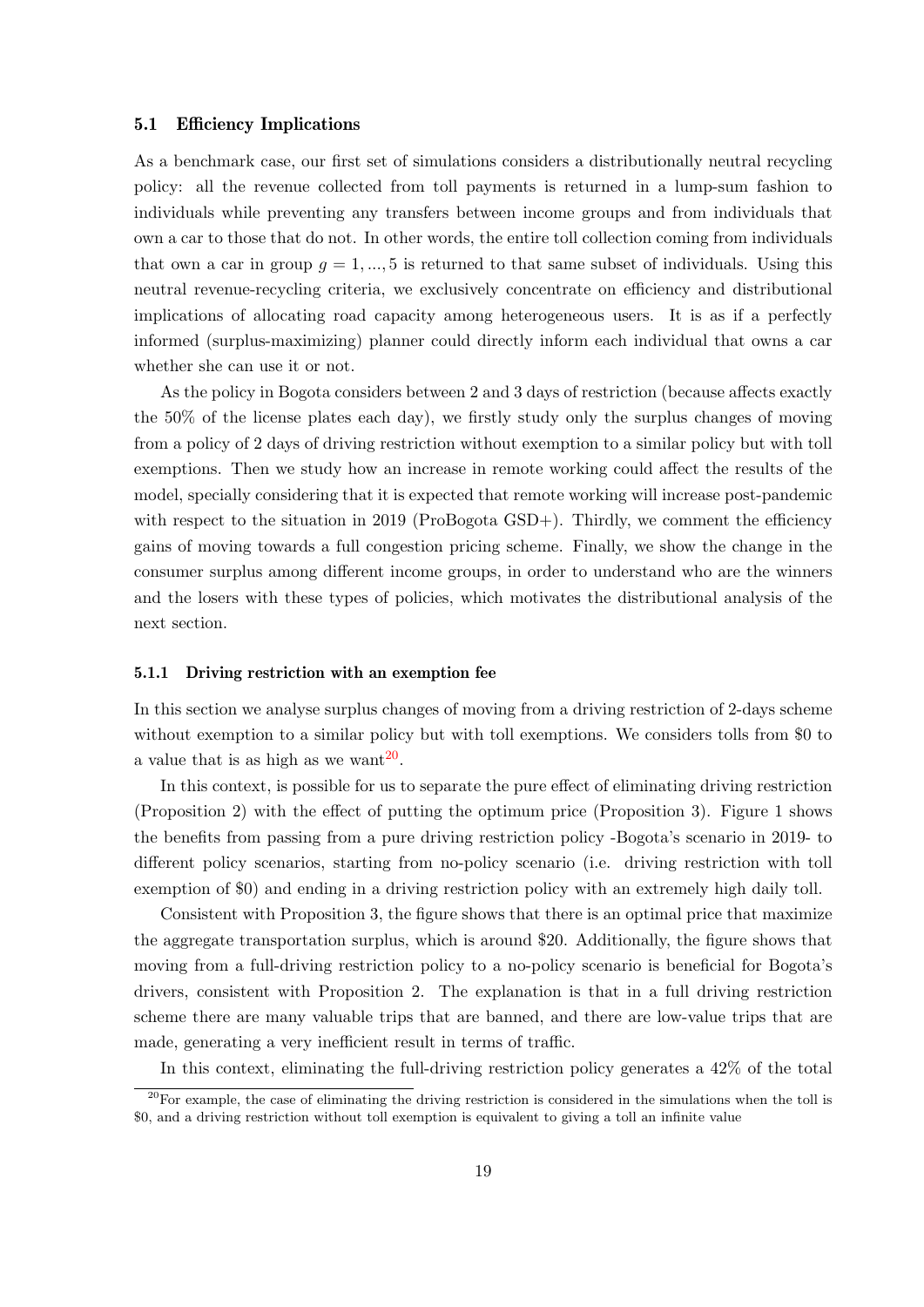benefits obtained in a driving restriction with an optimal toll exemption, so setting the price in the optimal value provides 58% of the total benefit.



Figure 1: Efficiency gains for implementing exemption tolls

This result is extremely important, because it shows that the policy could have welfare improves even driving restriction is completely eliminated and traffic increases in the city. The literature usually have criticize driving restrictions for other factor, such as the incentive of buying a second car (BGM, 2021), but this paper shows that full-driving restrictions could be bad policies even without taking into account dynamic effects.

We test the welfare changes among different days of restriction policies (1 to 5), always reaching the same conclusion. However the benefits of moving from a driving restriction scenario to a no-policy scenario are increasing in terms of the days of restriction. Obviously the valuable trips that are banned are higher when days of restriction increases. In the extreme case of 5-days of restriction, there are no cars commuting so the welfare loss is maximum.

Nevertheless, this is a result that only represents Bogota's traffic context. In this sense, to understand how the results could vary depending on city's structure, we analyzed these dynamics in the context of Santiago de Chile (following BMS-2021). Our results shows that Santiago has welfare losses when moving from 1 and 2 days of pure driving restriction scenario to no-policy scenario. Therefore, the benefit of allowing valuable-trips are not sufficient to compensate the costs of a higher traffic context. On the other hand, when moving from a 3, 4 and 5 days of restriction (R) to a no-policy scenario there are always welfare gains, which are increasing in R in the same way as Bogota. In conclusion, even though there is always an optimal price that allows to maximize aggregate transportation surplus, the benefits or losses given from passing from a pure driving restriction policy to a no-policy scenario depends on the city traffic context.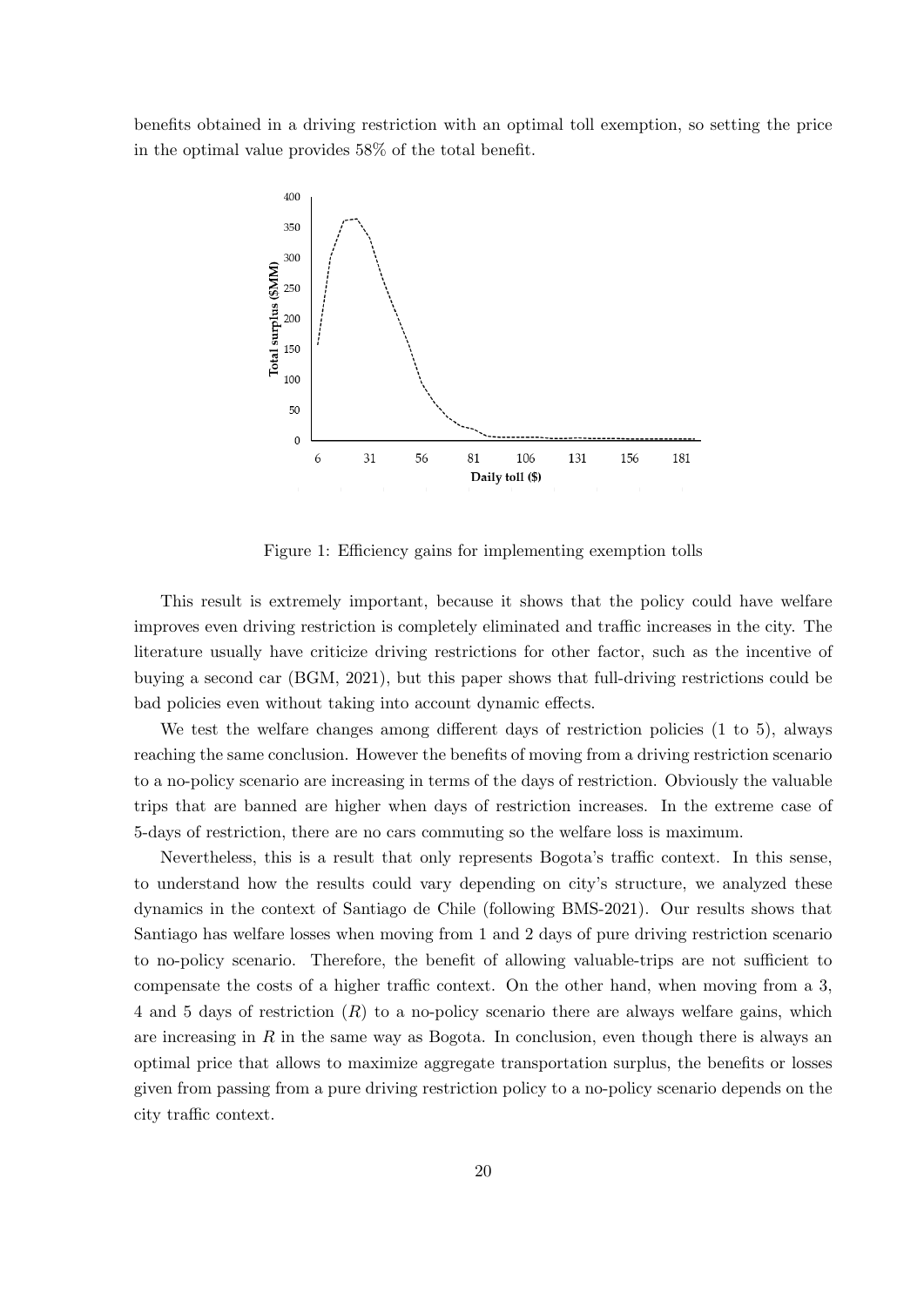In the Online Appendix we show that there are three main factors that explain the difference between cities: the traffic context (speed) in the reference scenario, the inequality between individuals, and the modal shares.

Having discussed the welfare changes generated by a toll-exemption policy we now review some of the changes observed in transportation variables. Our simulations shows that a surplusmaximizing policy leads to a reduction in the transportation speed: -6% in the case of cars (from the benchmark speed of 20 km/hr to 19 km/hr) and  $-2\%$  in the case of buses (from the benchmark speed of 17 km/hr to 16.6 km/hr). Even though, the policy generates substantial surplus gain from setting the toll at its optimal level: \$364 million per year, or 0.134% the country's GDP. On the other hand, we estimate a toll revenue of \$181 million that could be used to improve the public transport system (which now return into the same income-groups), and increases in the use of public transport mode (from 59% to 61%) and remote working (from 12% to 14%).

#### 5.1.2 An increase in remote working

As we show before, the optimal price under a 2-days restriction policy is approximately \$20. However the price that Bogota's authority imposed since September 2020 is \$5.3. This gap could be used to suggest an increase in the exemption toll set by the authority, however there is a factor that could overestimate the optimal congestion toll, the percentage of remote working in the city.

In the reference scenario, we predict a remote working of 10% based on Bogota's information in 2019. In this context, a price of \$20 could be the optimal policy based on our estimations. However, there is evidence that Bogota's traffic context changed significantly due to Covid-19 pandemic. In fact, recent studies indicates that in 2021 approximately 20% is doing remote working.

Based on this new information, we simulate the effect of an exogenous increase in the aggregate remote working to 20%. We do this by multiplying the  $h_i$  by a constant factor which increase the value of remote working.

Our simulation suggest that the optimal toll drops 50% respect to the previous scenario, so the the optimal price is about \$10. In that way, the gap between the price set by Bogota's authority and the optimal price predicted by the model reduces notoriously.

Someone could put in doubt the accuracy of this new estimation, but the idea is not to have a precise estimation of the optimal price in a 2-days of restriction setting, but to understand how the optimal price could change if we consider changes in remote working levels in the future.

In this context, we recall that the objective of this paper is to understand complex economic dynamics that comes from Bogota's unique policy and the propositions of the theoretical model, not to generate precise estimates of the changes in transportation parameters.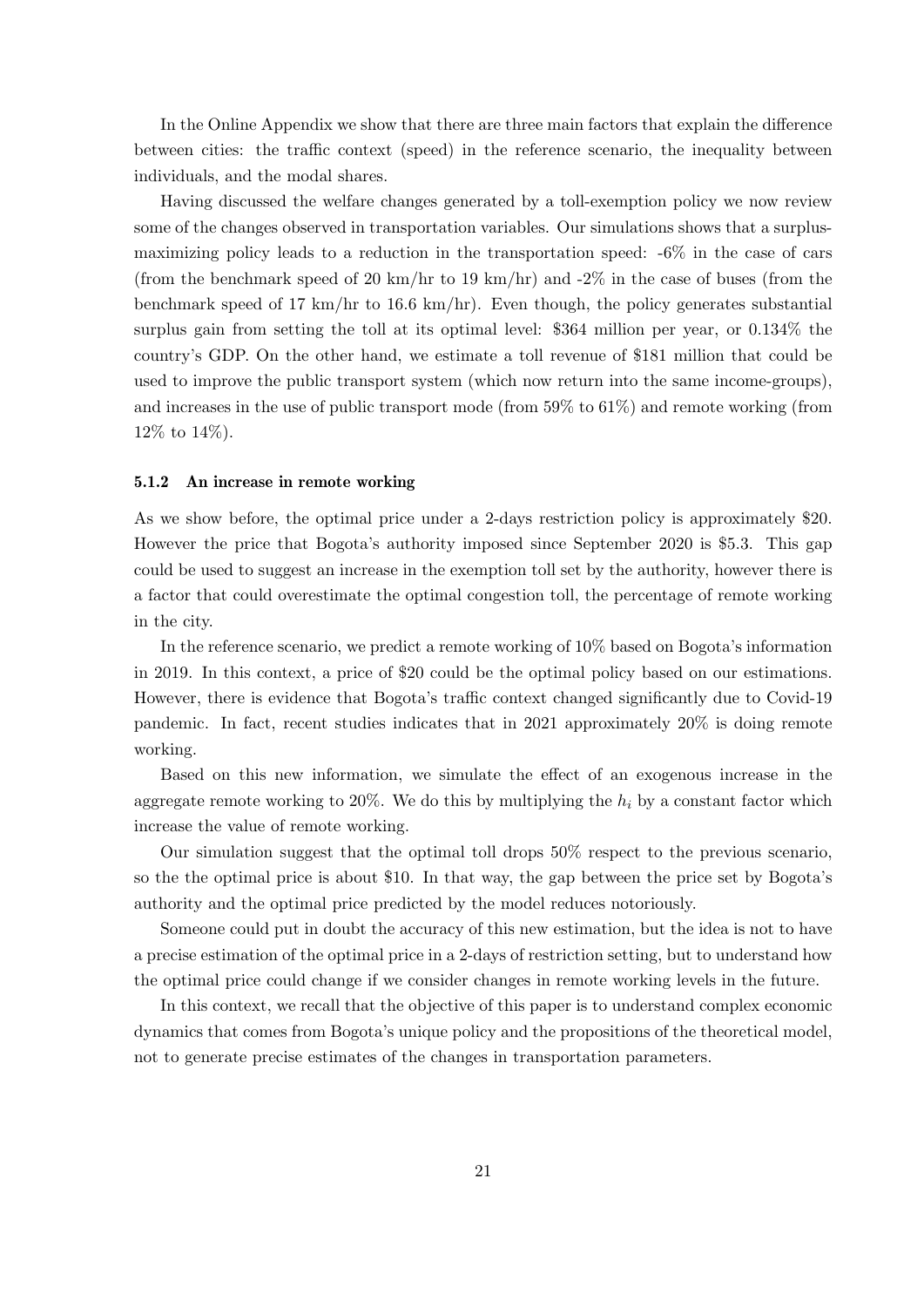#### 5.1.3 Moving towards a full congestion pricing policy

An important efficiency implication of a policy with this design is that in the long-term it could be used to reach full-congestion pricing, which is represented by a driving restriction of 5 days a week  $(R = 5)$  with toll exemption.

With the calibrated model we estimate which are the benefits from moving from a pure driving restriction scheme of 2 days to a full-congestion pricing. The Figure 2 compares the benefits obtained in both 2-days restriction and 5-days restriction scenario with toll exemption. The figure shows that there are important gains of moving to a full-congestion pricing scheme, which in the optimal price (\$15) represents an increase of 32\% respect to the 2-days restriction scheme (\$480 million compared to \$364 million).

Another way to analyze this result, is that a 5-days restriction policy with a toll of \$5 could reach similar welfare gains than a 2-days restriction policy with optimal price (\$20). Similarly, the welfare gains generated by actual policy set by the authority (2 days with a price if \$5.3) could be reach with a 5-days restriction policy with a toll exemption of about \$3.



Figure 2: Efficiency gains for moving towards a full congestion pricing

In addition, simulations shows that a 5-days surplus-maximizing policy leads to a increase in the transportation speed:  $25\%$  in the case of cars (from the benchmark speed of 20 km/hr to 25 km/hr) and 18% in the case of buses (from the benchmark speed of 17 km/hr to 20 km/hr). The policy generates substantial surplus gain from setting the toll at its optimal level: \$480 million per year, or 0.17% the country's GDP. <sup>[21](#page-21-0)</sup> On the other hand, we estimate a total

<span id="page-21-0"></span><sup>&</sup>lt;sup>21</sup>Interestingly 0.4% of GDP (or \$87 billion) is the congestion cost (i.e., hours lost in traffic) estimated by INRIX (2019) for the entire United States in 2018. Similar estimations are in De Palma and Lindsey (2011). In addition. Finally, BMS-2021 estimates surplus gains of about 0.37% in Santiago de Chile, but do not consider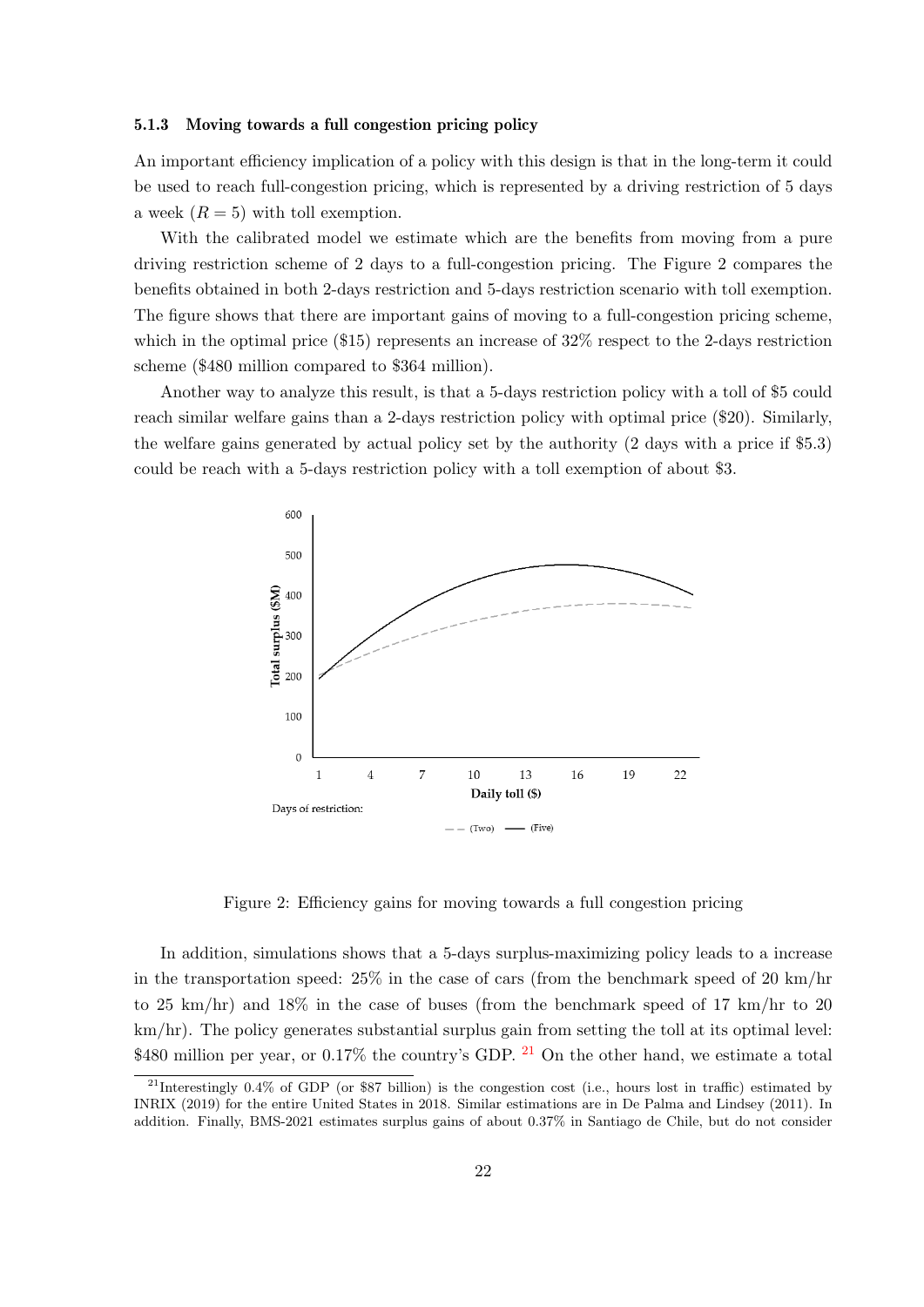revenue of \$ 820 million that could be used to improve the public transport system (which now return into the same income-groups). Finally, we see important increases in the use of public transport (from 59% to 72%) and increases in remote working (from 12% to 19%).

In conclusion, there are important benefits of moving towards a full congestion pricing policy, which we know is the objective of the transportation authority of Bogota (according to BMDS-2021). However, this analysis only considers surplus gains for all the individuals in the aggregate. As we mention in section 1, the problems of these types of politics -that charges vehicle use- is that they are seen as very unequal measures. In the following section we show the surplus effect of the policy among different income-groups.

### 5.1.4 Heterogeneous effects by income-group

One can imagine a situation in which a regulator is willing to sacrifice efficiency in favor of more equitable outcomes that leave individuals in all income groups -or some relevant groupsbetter off. If these more equitable designs have a much better chance at being implemented in practice, this is a compromise worth considering.

Figure 3 shows the heterogeneous impact of a driving restriction with toll exemption policy. For simplification in the figure we analyze 2-days and 5-days restriction schemes for groups 2 and 5. The rest of the analysis for different scheme options and income-groups is included in the Online Appendix.

the existence of remote working, which affects the transportation surplus.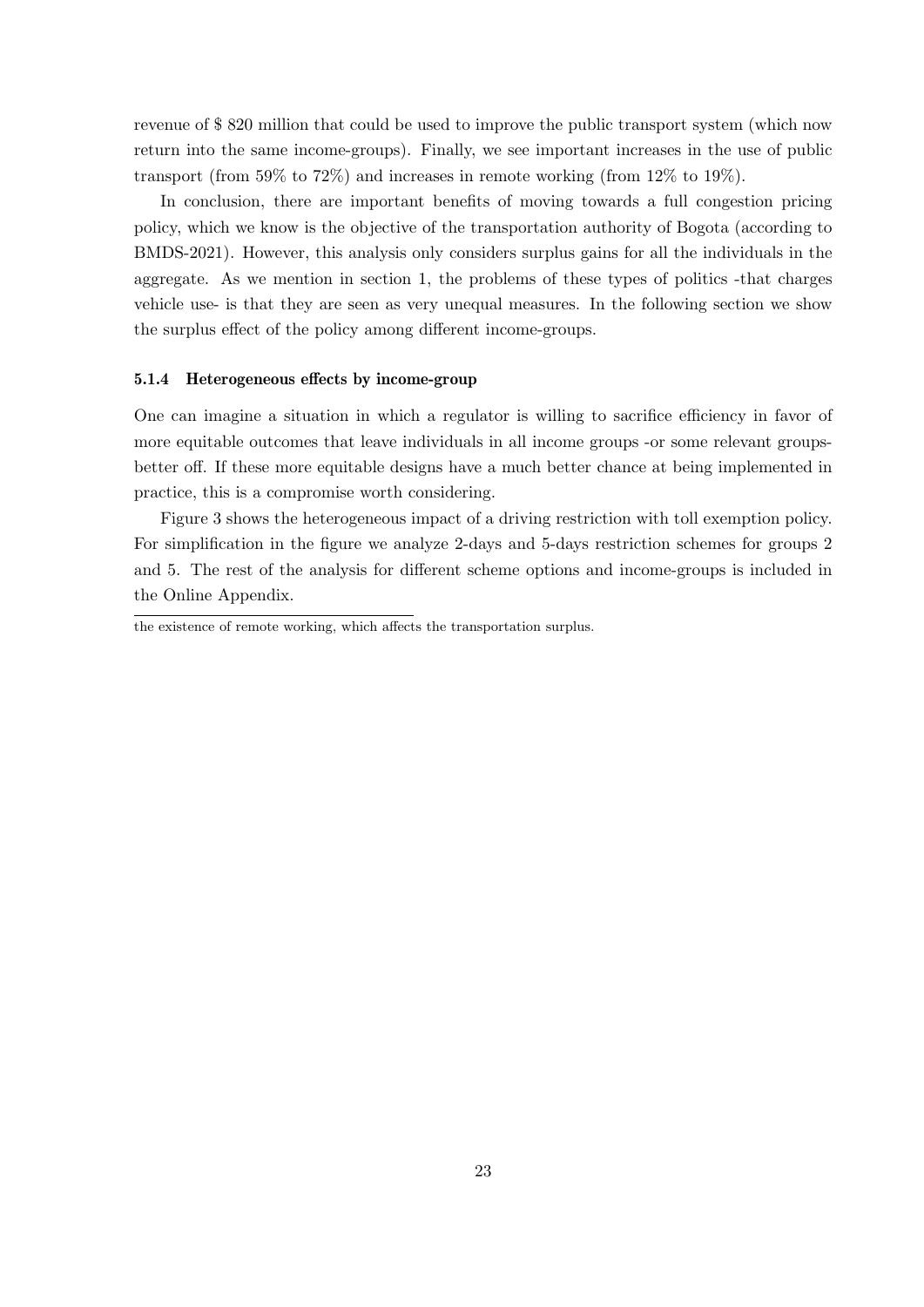

(b) 5-days restriction scheme

Note: This figure depicts changes in group 5's transport surplus for different restriction formats (2 and 5 days of restriction), and toll levels. All toll revenues collected from this group are given back to car owners in that group in a lump-sum fashion.

Figure 3: Groups 1 and 5's surplus change under neutral recycling

As shown in Figure 3(a), 2-day restriction with optimal price (\$20) scheme ends up leaving the low-income (i.e., group 2) individuals better off, while leaving the highest-income (i.e., group 5) individuals worse off. The reason is that that there is an important amount of trips that were restricted in a the driving restriction policy that now could be done, which benefits both groups. In addition, as the toll increases the surplus change of the low-income group it reduces, and it turns to negative after \$22 -after the optimal price-, because of two factors: the toll increases the monetary cost of private mode and the higher number of individuals in the public transport mode generates overcrowding. At the same time, as we explain in the previous section, with toll exemptions traffic increases, affecting the highest-income group more than the low-income group. Therefore, considering all the effects, in 2-day restriction scheme the high-income group experience a loss of transport surplus, while low-income group are benefited. In other words,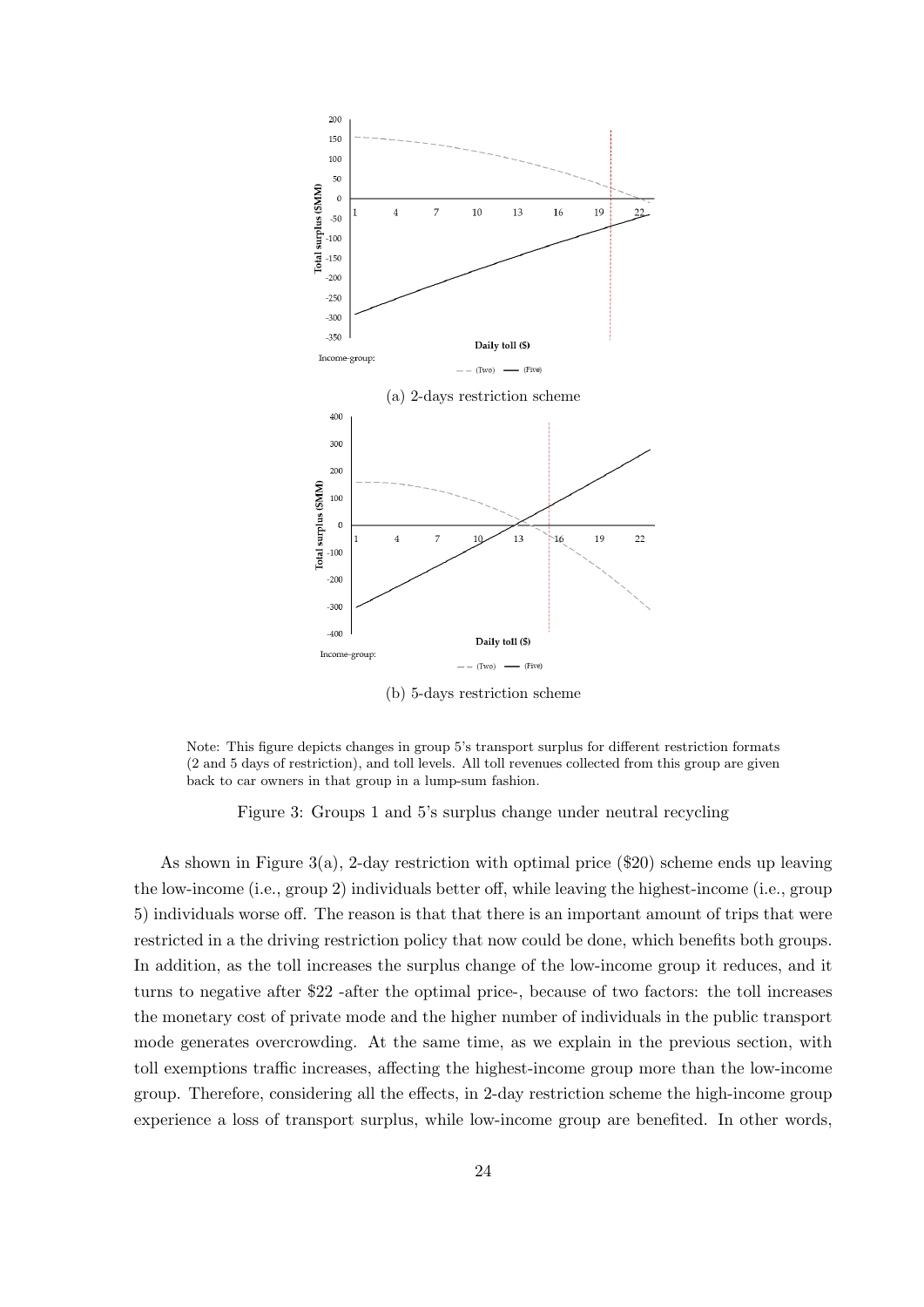high-income group prefers to commute in a car 3-days a week and then combining bus and remote working the rest of the week rather than commute 5-days a week with more traffic and paying the toll.

On the other side, as shown in Figure 3(b), 5-days restriction with optimal price (\$15) scheme ends up in the opposite direction, leaving high-income individuals better off, while leaving lowincome individuals worse off. The difference here is that 5-days restriction scheme prohibit much more trips than 2-days restriction scheme, reducing a significant amount of surplus. Also, the weekly cost of transport is much higher, reducing the probability that low-income group could pay the toll. Finally, this policy reduces the traffic (increases car and public transport speed), which have a bigger impact in high-income group than low-income group. Here, high-income group prefers to commute in a car 5-days a week paying the exemption toll rather than 3 days a week combining public transport and remote working the rest of the week.

Something relevant to add in this analysis is that people with no car is always worse of under this neutral recycling scheme, which suggest that public transportation is significantly affected by the overcrowding and remote working is not the solution even for people in the highest income-groups. Results are summarized in Figure 4.



Figure 4: Surplus change of people who do not have a car in Groups 2 and 5 under a neutral recycling scheme with 2 days of restriction

In this case, we see that surplus change is negative, but the loss is reduced when the toll is higher. This implies that the benefits of commute at a higher speed in public transport somewhere intersects the costs of overcrowding, but not before the optimal price. Furthermore, if authorities wants to implement these types of policies they have to take into account people who do not have a car that is worse off. In they do not, is highly possible that the policy is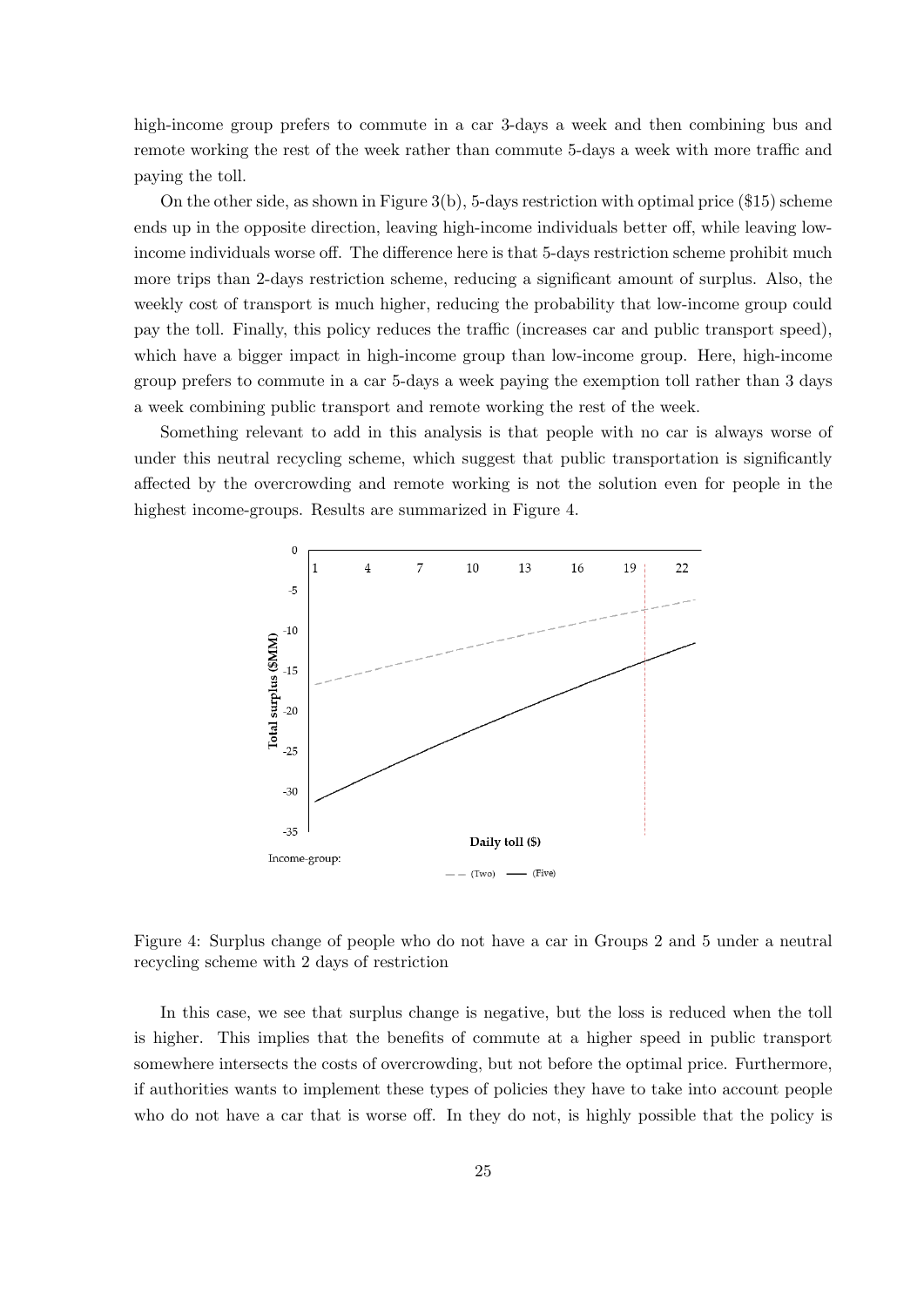rejected by some groups.

The analysis for the other income-groups is trivial and is included in the Online Appendix. The lowest-income group (i.e., group 1) -not analyzed in this section- behaves similar to group 2, but has a faster reduction of its transportation surplus. In fact, the surplus change it turns to negative at \$12 in a 2-day restriction scheme and at \$4 in a 5-day restriction scheme.

The conclusion of this analysis is that there are always winners and losers under the neutral recycling scheme. While in the 2-days restriction format (Bogota's actual scenario) group 2 is better off, it is important taking into account that in a transition to a full-congestion pricing scheme some individuals could affected. Also, group 1 is strictly worse off in these exemption toll schemes.

Considering these results in the next section we delve into the available tools that could be used to address distributional concerns.

#### 5.2 Distributional Implications

Given that is not possible to leave everyone better off— we need to find ways to more evenly distribute the aggregate benefits of any of the policy designs described above. In theory, this should help reach wider public support for their implementation.

With that aim, in this section we consider two alternative uses of the toll collection. In the first case, the totality of the collection is directed to reduce the public-transport fare  $(P_b)$ . In the second case, the authority use multiple tolls to affect people of higher income more than people of lower income.

#### 5.2.1 Public transport fare reduction

As it is defined in the District Agreement N. 200-2020, Bogota's transportation authority must recycle the entire toll collection into the public transport system. Even though, there are many possibilities to use the revenue, we modeled this regulation as the possibility to make reductions in the public transport fare. Figure 5 summarize the results.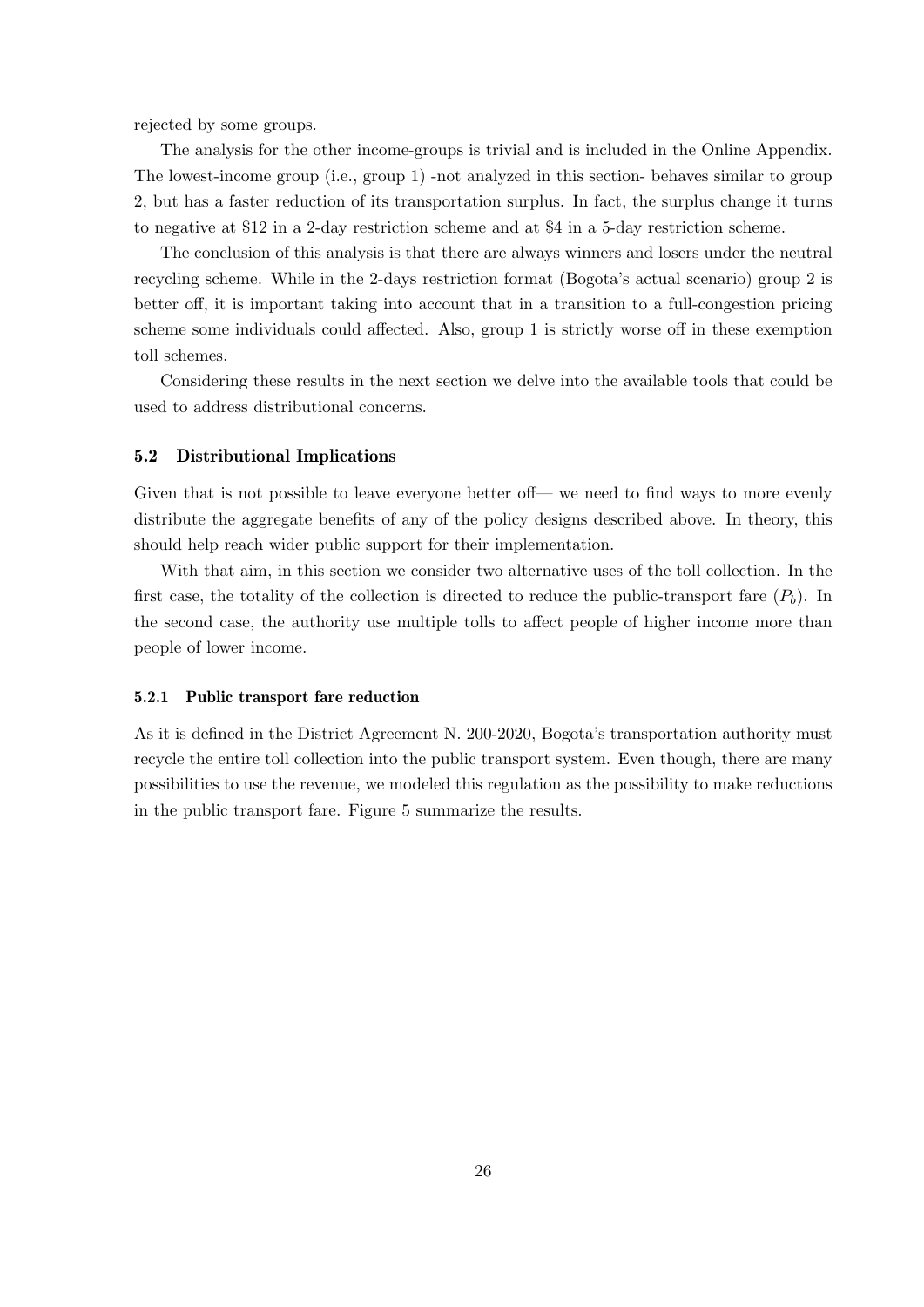

Figure 5: Surplus change of people who do not have a car in Groups 2 and 5 under a farereduction recycling scheme with 2 days of restriction

As it shows in the figure, in the optimal price policy with 2 days of restriction, a reduction in the public transport fare have an important impact in individuals with lower income, and specifically in individuals who do not have a car. Individuals of group 2 (low-income) who do not own a car benefit greatly from the fare reduction whereas those of the group 5 (highestincome) have not an important impact in relation to the neutral recycling scheme. This is because monetary cost affects less to people of higher income, because they have a lower utility marginal of income  $(\lambda_i)$ . For these high-income individuals, the fare reduction is not enough to compensate for a more crowded public-transit system. The Online Appendix contains equivalent figures for groups 1, 3 and 4), but the dynamic is monotonous: group 1 have an even major effect than group 2 in terms of surplus benefit, and the effect of groups 3 and 4 are between the effect of groups 2 and 5.

In conclusion, this is an important instrument that could be used to balance the surplus gains from different income-groups in order to design a policy that could be implemented.

## 5.2.2 Varying exemption fees by vehicle's characteristics

Since August 2021, Bogota's authority could have different fees varying on vehicle's characteristics.

As we show in section 2.1.2, Bogota's authority defined two thresholds based on cars' emissions and two thresholds based on cars' value. Then, we simulate the effect of implementing this policy on total surplus and among different income-groups.

Firstly, the results shows a total surplus reduction of about 4% compared to the homoge-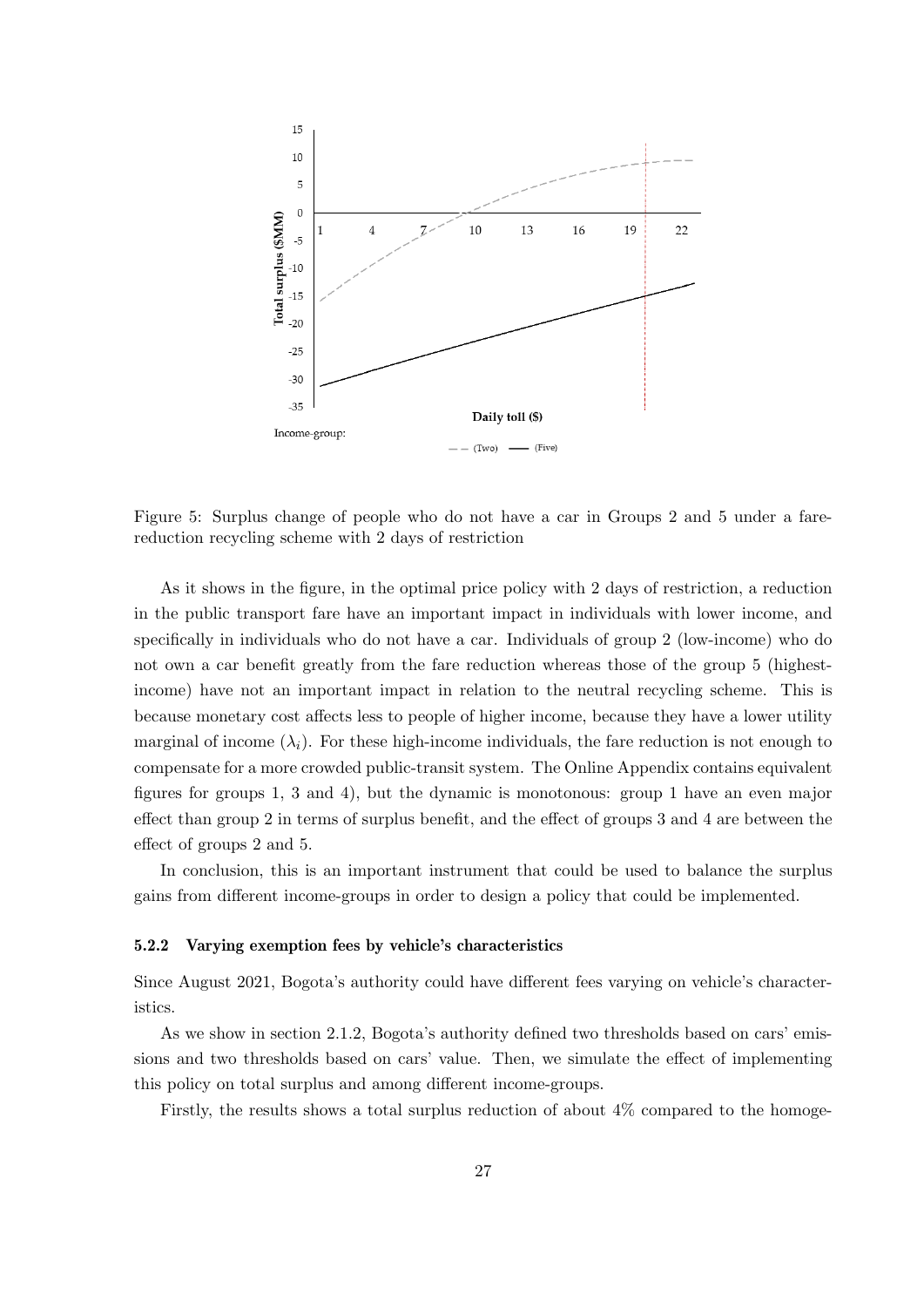neous toll scheme. This is because there is an obvious cost of charging more the cars that are more expensive, because trips that are equally valuable have different tolls. Additionally, as the authority charges more the vehicles with higher emission rate, there is a relative-benefit for people of higher income that have cleaner cars.

In sum, it is not clear to find which are the income-groups that more benefited or affected by the multipliers defined by the authority, so the entire effect of the policy could even generate a worse welfare distribution.

In fact, comparing the transportation surplus of groups 2 and 5 in a 2-days driving restriction scheme with toll exemption in both schemes (fixed and multiple toll), we find that, under exactly the same effective toll paid, group 2 is 13% worse in the multiple toll scheme than in the fixed toll scheme, while group 5 is 1.3% worse in the multiple-toll scheme.

In conclusion, we find that the multiple-toll scheme implemented by the authority n August 2021 have important problems from an efficiency perspective (the air quality perspective is analyzed in the next section). A possible policy recommendation for Bogota's authorities is to use this instrument (multiple-toll) only to address air quality concerns, and focus the distributional concerns only in the public fare reduction instrument that is available by law. Finally, is important to notice that a better analysis should incorporate changes in the thresholds that were defines by the authority. At least for now, we only reviewed the cutoff defined by the authority, but in future versions of this paper we will analysis how the results could change under different thresholds.

## 6 Implications for Air Quality

So far we have been silent about air pollution concerns. In this paper, we want to make two points about this. Firstly, it is known that nowadays pollution effects are more important than before. Bogota's context is a good example of that, since in the 90's when driving restriction policies were implemented the only concern was congestion (see, for example, District Agreement N. 626-1998), nevertheless the introduction of multiple-tolls based on cars' emissions implies that Bogota's authorities are considering air pollution when implementing transportation policies.

Considering that the city has the multiple-toll instrument available, in this section we simulate how it could be working under the thresholds defined by the authority.

As it shown in Figure 6, multiple-toll policies (black continuous lines) have a bigger impact on air pollution than fixed-toll schemes (dash lines). In fact, Figure 6(a) shows a reduction of about  $20\%$  in the optimal 2-days of restriction scheme and Figure  $6(b)$  shows a reduction of about 35% in the 5-days restriction scheme in the multiple-toll policy. Relative to this policy, a fixed-toll scheme have a 4% less impact on a 2-days restriction scheme and a 9.6% less impact on a 5-days restriction scheme.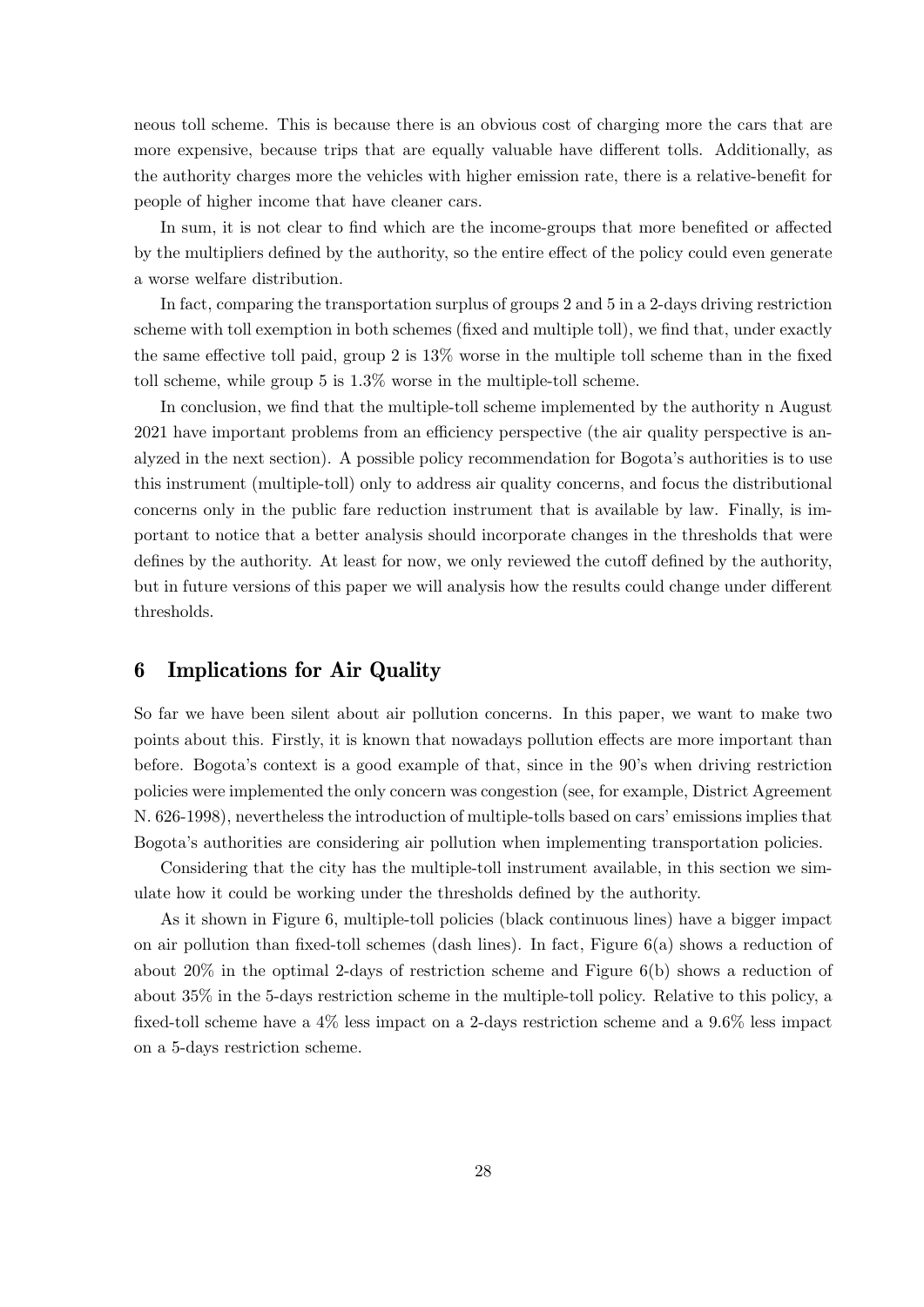

Note: This figure depicts changes in vehicle emissions among different driving restriction schemes (2 and 5 days of restriction), and toll levels.

## Figure 6

As we show in the previous section, the aggregate surplus is affected by the structure of the multiple toll, which includes thresholds for cars's value. Therefore, a better knowledge of the efficiency implications of this scheme (i.e., the trade-off of reducing air pollution and losing transportation surplus) should incorporate a multiple-toll designed exclusively on vehicle emissions. In a future version of this paper we will include an analysis on that direction. Also we will incorporate an estimation of damages of the air pollution.

# 7 Final remarks

to be written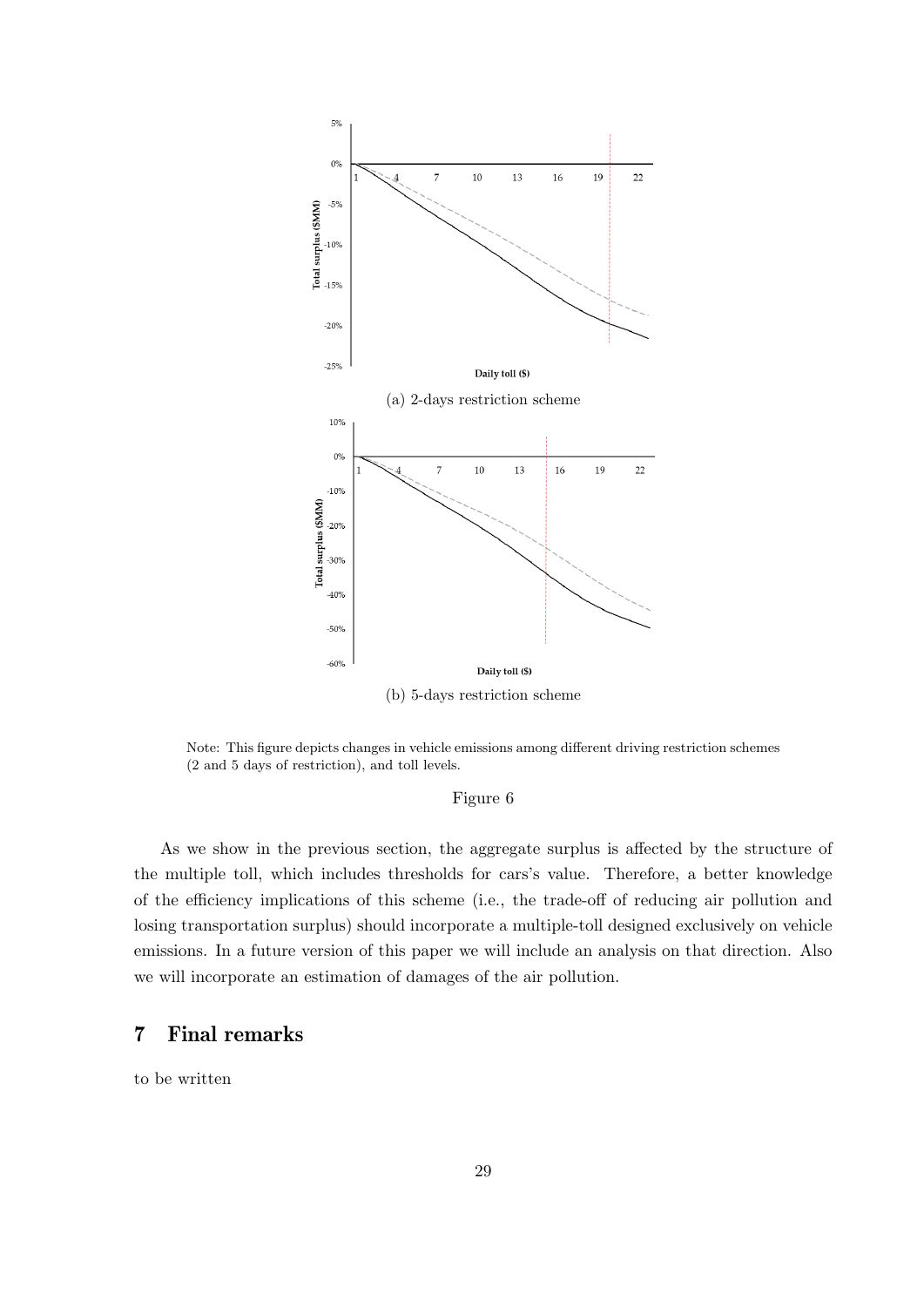## References

- [1] Barahona, N., F. Gallego and J.-P. Montero (2020), Vintage-specific driving restrictions, Review of Economic Studies, forthcoming.
- [2] Basso, L., J.-P. Montero and F. Sepúlveda (2021), A practical approach for curbing congestion and air pollution: Driving restrictions with toll and vintage exemptions, Transportation Research Part A 148, 330-352.
- [3] Basso, L., and H. Silva, H. (2014), Efficiency and substitutability of transit Subsidies and other urban transport policies, American Economic Journal: Economic Policy 6, 1-33.
- [4] Bento, A., Goulder, L., Jacobsen, M., and von Haefen, R. (2009). Distributional and efficiency impacts of increased US gasoline taxes, American Economic Review 99, 667-699.
- [5] BMDS (2021), Bogota's Mobility District Secretary, Segunda fase del permiso especial de acceso a areas de restricción vehicular. August, 2021.
- [6] Currie, J. and M. Neidell (2005), Air pollution and infant health: What can we learn from California's recent experience? Quarterly Journal of Economics 120, 1003-1030.
- [7] Daganzo, C. (2000). Taking turns: Rx for Congestion, Access 17, 14-19.
- [8] David, Q. and R. Foucart (2014), Modal choice and optimal congestion, Regional Science and Urban Economics 48, 12-20.
- [9] Davis, L. (2008), The effect of driving restrictions on air quality in Mexico City, Journal of Political Economy 116, 38-81.
- [10] Eskeland, G. S. and T. Feyzioglu (1997), Rationing can backfire: The day without a car in Mexico City, World Bank Economic Review 11, 383-408.
- [11] Gallego, F., J.-P. Montero and C. Salas (2013), The effect of transport policies on car use: Evidence from Latin American cities, Journal of Public Economics 107, 47-62.
- [12] Harsman, B. and J. Quigley (2010), Political and public acceptability of congestion pricing, Journal of Policy Analysis and Management 29, 854-874.
- [13] Hanna, R., G. Kreindler and B. Olken (2017), Citywide effects of high-occupancy vehicle restrictions: Evidence from "three-in-one" in Jakarta, Science 357 (6346), 89-93.
- [14] INRIX (2020), INRIX Global Traffic Scorecard, Kirkland WA, U.S.
- [15] Mohring, H. (1972), Optimization and Scale Economies in Urban Bus Transportation, American Economic Review 62, 591-604.
- [16] ProBogota GSD+ (2021), Gestión de Demanda en un Escenario POST COVID-Teletrabajo y Cambios en la Demanda de Viajes. June 2021.